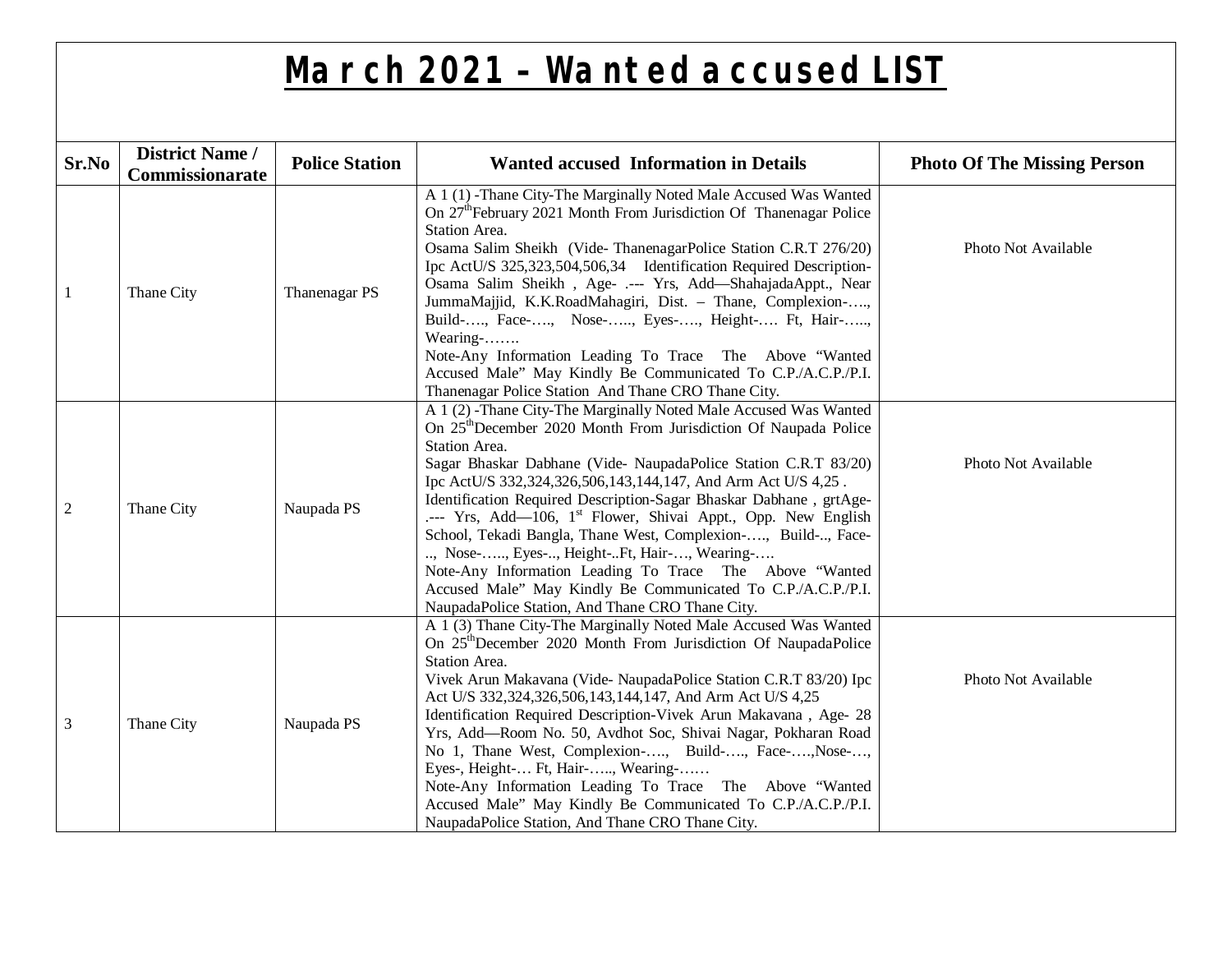| Sr.No          | <b>District Name /</b><br>Commissionarate | <b>Police Station</b> | <b>Wanted accused Information in Details</b>                                                                                                                                                                                                                                                                                                                                                                                                                                                                                                                                                                                                                                                                   | <b>Photo Of The Missing Person</b> |
|----------------|-------------------------------------------|-----------------------|----------------------------------------------------------------------------------------------------------------------------------------------------------------------------------------------------------------------------------------------------------------------------------------------------------------------------------------------------------------------------------------------------------------------------------------------------------------------------------------------------------------------------------------------------------------------------------------------------------------------------------------------------------------------------------------------------------------|------------------------------------|
| $\overline{4}$ | Thane City                                | Naupada PS            | A 1 (4) Thane City - The Marginally Noted Male Accused Was Wanted<br>On 06 <sup>th</sup> October 2020 Month From Jurisdiction Of Naupada Police<br>Station Area.<br>Kamlesh Ramshankar Tiwari (Vide- Naupada Police Station C.R.T<br>285/20) Ipc ActU/S 420,406, And I.T. Act U/S 66 D<br>Identification Required Description-Kamlesh Ramshankar Tiwari,<br>Age- 56 Yrs, Add-Shiv Chatrapati Chowle, Near Shivmandir,<br>Surayanagar, Vicroli, Mumbai, Complexion-, Build-, Face-,<br>Nose-, Eyes-, Height- Ft, Hair-, Wearing-<br>Note-Any Information Leading To Trace The Above "Wanted<br>Accused Male" May Kindly Be Communicated To C.P./A.C.P./P.I.<br>NaupadaPolice Station, And Thane CRO Thane City. | Photo Not Available                |
| 5              | Thane City                                | Naupada PS            | A 1 (5) Thane City-The Marginally Noted Male Accused Was Wanted<br>On 06 <sup>th</sup> October 2020 Month From Jurisdiction Of NaupadaPolice<br>Station Area.<br>Senukumar Dalvir Singh (Vide-NaupadaPolice Station C.R.T 285/20)<br>Ipc ActU/S 420,406, And I.T. Act U/S 66 D Identification Required<br>Description-Senukumar Dalvir Singh, Age- 21 Yrs, Add-Darsh<br>Harbag, NavabGanj, Barabanki, Uttar Pradesh, , Complexion-,<br>Build-, Face-, Nose-, Eyes-, Height- Ft, Hair-,<br>Wearing-<br>Note-Any Information Leading To Trace The Above "Wanted<br>Accused Male" May Kindly Be Communicated To C.P./A.C.P./P.I.<br>Naupada Police Station, And Thane CRO Thane City.                             | Photo Not Available                |
| 6              | Thane City                                | Naupada PS            | A 1 (6) Thane City-The Marginally Noted Male Accused Was Wanted<br>On 06 <sup>th</sup> October 2020 Month From Jurisdiction Of Naupada Police<br>Station Area.<br>Vishal Yashvar Singh (Vide- Naupada Police Station C.R.T 285/20)<br>Ipc ActU/S 420,406, And I.T. Act U/S 66 D Identification Required<br>Description- Vishal Yashvar Singh, Age-  Yrs, Add-Village Post<br>DhanuSdabad, Dist. HatarasSadab, Mahamayanagr, Uttar Pradesh, ,<br>Complexion-, Build-, Face-, Nose-, Eyes-, Height-<br>Ft, Hair-, Wearing-<br>Note-Any Information Leading To Trace The Above "Wanted<br>Accused Male" May Kindly Be Communicated To C.P./A.C.P./P.I.<br>NaupadaPolice Station, And Thane CRO Thane City.        | Photo Not Available                |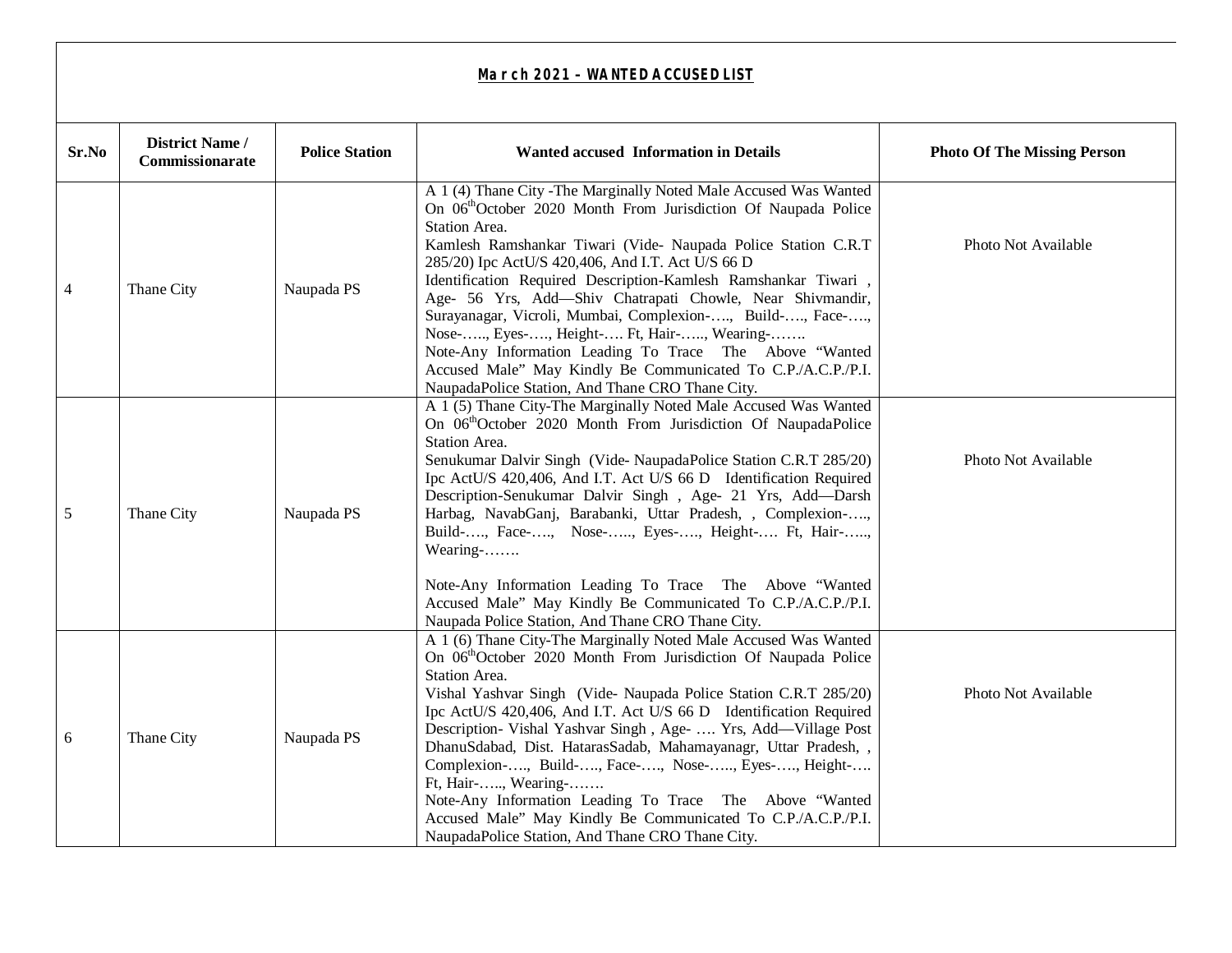| Sr.No | <b>District Name /</b><br>Commissionarate | <b>Police Station</b> | <b>Wanted accused Information in Details</b>                                                                                                                                                                                                                                                                                                                                                                                                                                                                                                                                                                                                                                                                               | <b>Photo Of The Missing Person</b> |
|-------|-------------------------------------------|-----------------------|----------------------------------------------------------------------------------------------------------------------------------------------------------------------------------------------------------------------------------------------------------------------------------------------------------------------------------------------------------------------------------------------------------------------------------------------------------------------------------------------------------------------------------------------------------------------------------------------------------------------------------------------------------------------------------------------------------------------------|------------------------------------|
| 7     | Thane City                                | Naupada PS            | A1(7) - Thane City - The Marginally Noted Male Accused Was Wanted<br>On 06 <sup>th</sup> October 2020 Month From Jurisdiction Of Naupada Police<br>Station Area.<br>Manish Kumar Pratham Singh (Vide- Naupada Police Station C.R.T<br>285/20) Ipc ActU/S 420,406, And I.T. Act U/S 66 D<br>Identification Required Description - Manish Kumar Pratham Singh,<br>Age-  Yrs, Add- Village Post Dhanu Sdabad, Dist. HatarasSadab,<br>Mahamayanagr, Uttar Pradesh,, Complexion-, Build-, Face-,<br>Nose-, Eyes-, Height- Ft, Hair-, Wearing-<br>Note - Any Information Leading To Trace The Above "Wanted<br>Accused Male" May Kindly Be Communicated To C.P./A.C.P./P.I.<br>Naupada Police Station, And Thane CRO Thane City. | Photo Not Available                |
| 8     | Thane City                                | Naupada PS            | A1(8) - Thane City-The Marginally Noted Male Accused Was Wanted<br>On 06 <sup>th</sup> October 2020 Month From Jurisdiction Of Naupada Police<br>Station Area.<br>Arvind Suresh Singh (Vide- Naupada Police Station C.R.T 285/20)<br>Ipc ActU/S 420,406, And I.T. Act U/S 66 D Identification Required<br>Description - Arvind Suresh Singh, Age-  Yrs, Add—Room No 13,<br>B-2, Jay Maa Vidhyvasi Soc., Netajinagar Khadi No.3, Sakinaka,<br>Mumbai, Complexion-, Build-, Face-, Nose-, Eyes-,<br>Height- Ft, Hair-, Wearing-<br>Note-Any Information Leading To Trace The Above "Wanted<br>Accused Male" May Kindly Be Communicated To C.P./A.C.P./P.I.<br>Naupada Police Station, And Thane CRO Thane City.              | Photo Not Available                |
| 9     | Thane City                                | Naupada PS            | A1(9) - Thane City-The Marginally Noted Male Accused Was Wanted<br>On 15 <sup>th</sup> February 2020 Month From Jurisdiction Of NaupadaPolice<br>Station Area.<br>Shrahul Kiran Sarate(Vide- NaupadaPolice Station C.R.T 317/20) Ipc<br>ActU/S 420,34, And I.T. Act U/S 66 D<br>Identification Required Description-Shrahul Kiran Sarate, Age-<br>Yrs, Add-Sidhart Nagar, Chembur, Mumbai, Complexion-, Build-<br>, Face-, Nose-, Eyes-, Height- Ft, Hair-, Wearing-<br>Note-Any Information Leading To Trace The Above "Wanted<br>Accused Male" May Kindly Be Communicated To C.P./A.C.P./P.I.<br>Naupada Police Station, And Thane CRO Thane City.                                                                       | Photo Not Available                |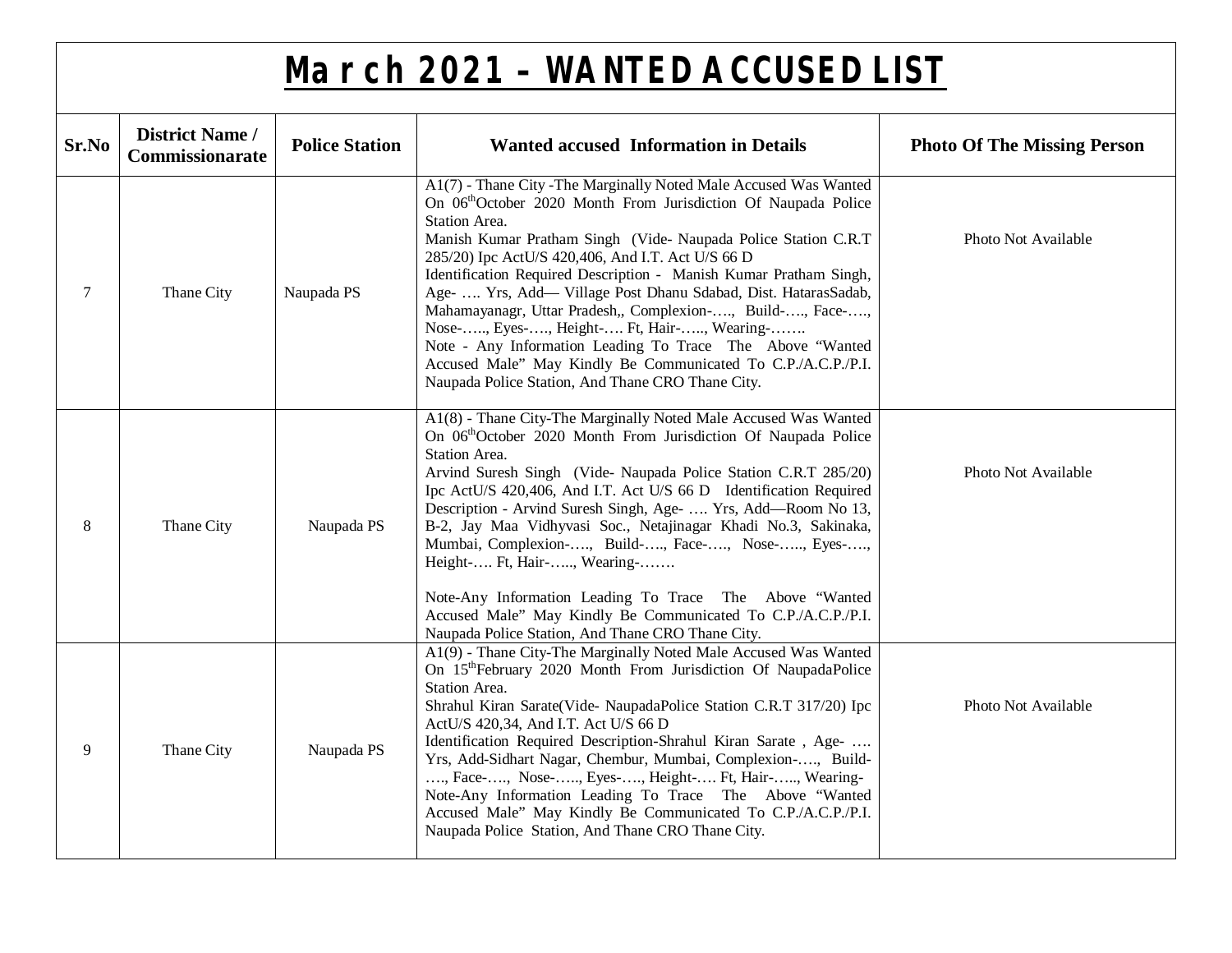| Sr.No | <b>District Name /</b><br>Commissionarate | <b>Police Station</b> | <b>Wanted accused Information in Details</b>                                                                                                                                                                                                                                                                                                                                                                                                                                                                                                                                                                                                                                                                                                | <b>Photo Of The Missing Person</b> |
|-------|-------------------------------------------|-----------------------|---------------------------------------------------------------------------------------------------------------------------------------------------------------------------------------------------------------------------------------------------------------------------------------------------------------------------------------------------------------------------------------------------------------------------------------------------------------------------------------------------------------------------------------------------------------------------------------------------------------------------------------------------------------------------------------------------------------------------------------------|------------------------------------|
| 10    | Thane City                                | Naupada PS            | A1(10) Thane City-The Marginally Noted Female Accused Was<br>Wanted On 15 <sup>th</sup> February 2020 Month From Jurisdiction Of Naupada<br>Police Station Area.<br>Rupa @ Monika Manoj Pawar (Vide- NaupadaPolice Station C.R.T<br>341/20) Ipc ActU/S 420,406,34, And M.P.I.D Act U/S 3,4<br>Identification Required Description- Rupa @ Monika Manoj Pawar,<br>Age-  Yrs, Add-Gautam Vadi, Shivainagar, B, Cabin, Thane,<br>Native Village- NavdichaPada, Balegaon, Murbad, Complexion-,<br>Build-, Face-, Nose-, Eyes-, Height- Ft, Hair-,<br>Wearing-<br>Note-Any Information Leading To Trace The Above "Wanted<br>Accused Female" May Kindly Be Communicated To C.P./A.C.P./P.I.<br>Naupada Police Station, And Thane CRO Thane City. | <b>Photo Not Available</b>         |
| 11    | Thane City                                | Rabodi PS             | A1(11) Thane City-The Marginally Noted Male Accused Was Wanted<br>On 30 <sup>th</sup> August 2020 Month From Jurisdiction Of Rabodi Police<br>Station Area.<br>Pradip Pralhad Kandoliya (Vide-Rabodi Police Station C.R.T<br>461/20) Ipc ActU/S 406,420,34.<br>Identification Required Description-Pradip Pralhad Kandoliya, Age-<br>Yrs, Add-Room No 06, Bajarang Vihar Vistar, Newl Hamdi<br>Road, Manchada, Aamer Rajya, Rajasthan, Thane, Complexion-,<br>Build-, Face-, Nose-, Eyes-, Height- Ft, Hair-,<br>Wearing-<br>Note-Any Information Leading To Trace The Above "Wanted<br>Accused Male" May Kindly Be Communicated To C.P./A.C.P./P.I.<br>Rabodi Police Station, And Thane CRO Thane City.                                    | <b>Photo Not Available</b>         |
| 12    | Thane City                                | Rabodi PS             | A1(12) Thane City-The Marginally Noted Male Accused Was Wanted<br>On 30 <sup>th</sup> August 2020 Month From Jurisdiction Of Rabodi Police<br>Station Area.<br>Jayesh Kumar Pradip Kumar Jain (Vide-RabodiPolice Station C.R.T<br>461/20) Ipc ActU/S 406,420,34, Identification Required Description-<br>Jayesh Kumar Pradip Kumar Jain, Age-  Yrs, Add- Ninnoar<br>Tal. Aournod, Dist. Pramapnagad, Complexion-, Build-, Face-<br>, Nose-, Eyes-, Height- Ft, Hair-, Wearing-<br>Note - Any Information Leading To Trace The Above "Wanted<br>Accused Male" May Kindly Be Communicated To C.P./A.C.P./P.I.<br>Rabodi Police Station, And Thane CRO Thane City.                                                                             | <b>Photo Not Available</b>         |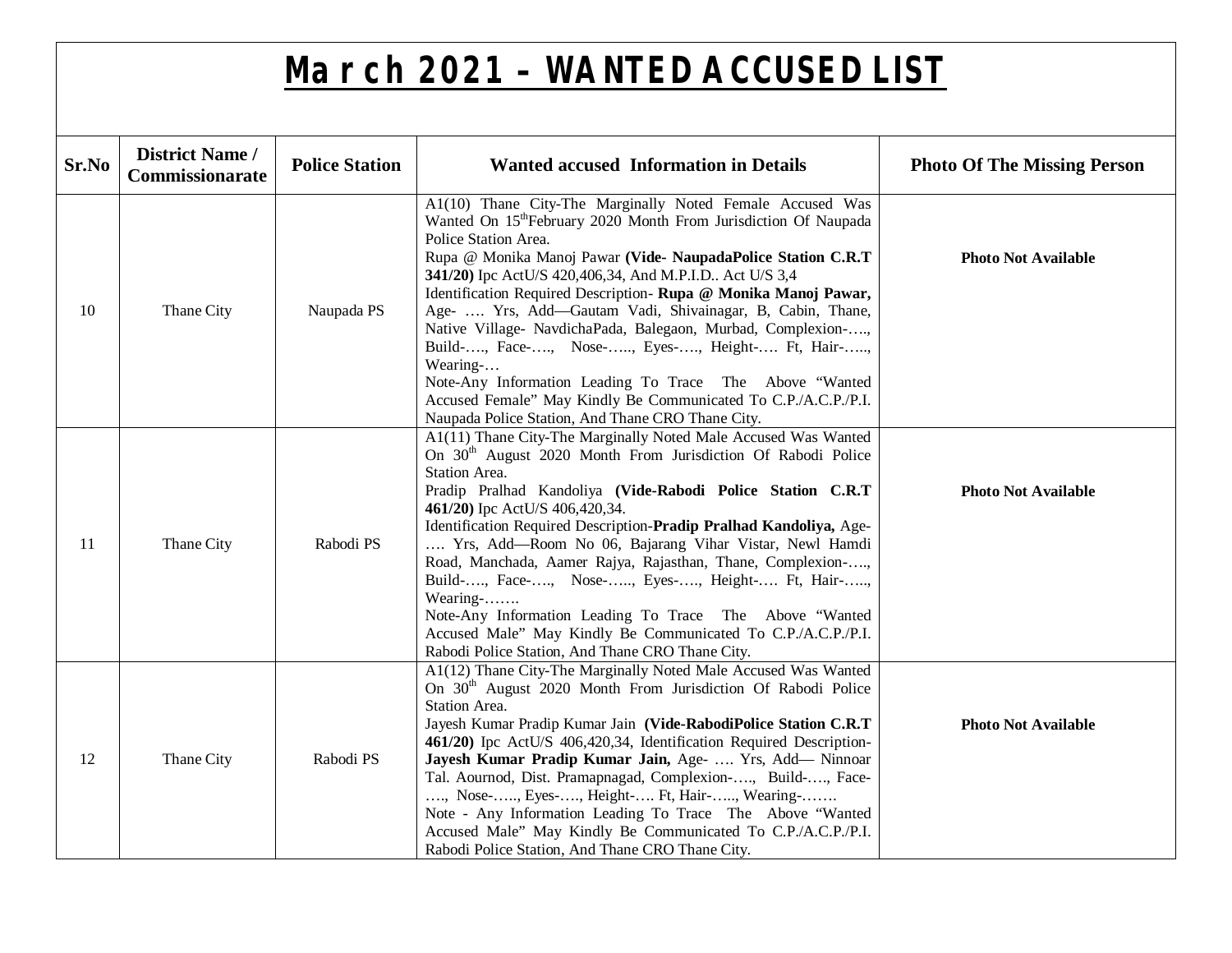| Sr.No | <b>District Name /</b><br><b>Commissionarate</b> | <b>Police Station</b> | <b>Wanted accused Information in Details</b>                                                                                                                                                                                                                                                                                                                                                                                                                                                                                                                                                                                                                                                                                                       | <b>Photo Of The Missing Person</b> |
|-------|--------------------------------------------------|-----------------------|----------------------------------------------------------------------------------------------------------------------------------------------------------------------------------------------------------------------------------------------------------------------------------------------------------------------------------------------------------------------------------------------------------------------------------------------------------------------------------------------------------------------------------------------------------------------------------------------------------------------------------------------------------------------------------------------------------------------------------------------------|------------------------------------|
| 13    | Thane City                                       | Rabodi PS             | A1(13) - Thane City-The Marginally Noted Male Accused Was<br>Wanted On 23 <sup>rd</sup> November 2020 Month From Jurisdiction Of Rabodi<br>Police Station Area.<br>Usama Sharifuddin Shaikh (Vide-RabodiPolice Station C.R.T<br>497/20) Ipc ActU/S 302,201,34 Arm Acti 3,25 Identification Required<br>Description- Usama Sharifuddin Shaikh, Age-  Yrs, Add-<br>Alsajida Building, 4/8 Kesvhila Rabodi, Native Place- Jamuniya,<br>Tehsil- Mathat, GorakhPur, Steat-Uttar Pradesh, Complexion-,<br>Build-, Face-, Nose-, Eyes-, Height- Ft, Hair-,<br>Wearing-<br>Note-Any Information Leading To Trace The Above "Wanted<br>Accused Male" May Kindly Be Communicated To C.P./A.C.P./P.I.<br>RabodiPolice Station, And Thane Cro Thane City.      | <b>Photo Not Available</b>         |
| 14    | Thane City                                       | Rabodi PS             | A1(14) - Thane City-The Marginally Noted Male Accused Was<br>Wanted On 23 <sup>rd</sup> November 2020 Month From Jurisdiction Of Rabodi<br>Police Station Area.<br>Irfan Sonu Shaikh @ Rajdhaniya @ Ramdhani (Vide-Rabodi Police<br>Station C.R.T 497/20) Ipc ActU/S 302, 201, 34 Arm Acti 3, 25.<br>Identification Required Description- Irfan Sonu Shaikh @<br>Rajdhaniya @ Ramdhani, Age-  Yrs, Add—KhiriyaSadar, Block<br>Arahat, Gulhariya Bazar, Gorakhpur, Steat - Uttar Pradesh,<br>Complexion-, Build-, Face-, Nose-, Eyes-, Height-<br>Ft, Hair-, Wearing-<br>Note-Any Information Leading To Trace The Above "Wanted<br>Accused Male" May Kindly Be Communicated To C.P./A.C.P./P.I.<br>RabodiPolice Station, And Thane CRO Thane City. | <b>Photo Not Available</b>         |
| 15    | Thane City                                       | Rabodi PS             | A1(15) - Thane City-The Marginally Noted Female Accused Was<br>Wanted On 25 <sup>th</sup> May 2019 Month From Jurisdiction Of Rabodi Police<br>Station Area.<br>Farida Bano Javed Ahamad Shaikh (Vide-Rabodi Police Station<br>C.R.T 102/09) Ipc ActU/S 420,34 Identification Required Description-<br>Irfan Farida Bano Javed Ahamad Shaikh, Age-  Yrs, Add-<br>Pardesh Building, Ground Flower, Room No. 06, 1 <sup>st</sup> Rabodi, Thane<br>West, Complexion-, Build-, Face-, Nose-, Eyes-,<br>Height- Ft, Hair-, Wearing-<br>Note - Any Information Leading To Trace The Above "Wanted<br>Accused Female" May Kindly Be Communicated To C.P./A.C.P./P.I.<br>RabodiPolice Station, And Thane CRO Thane City.                                   | <b>Photo Not Available</b>         |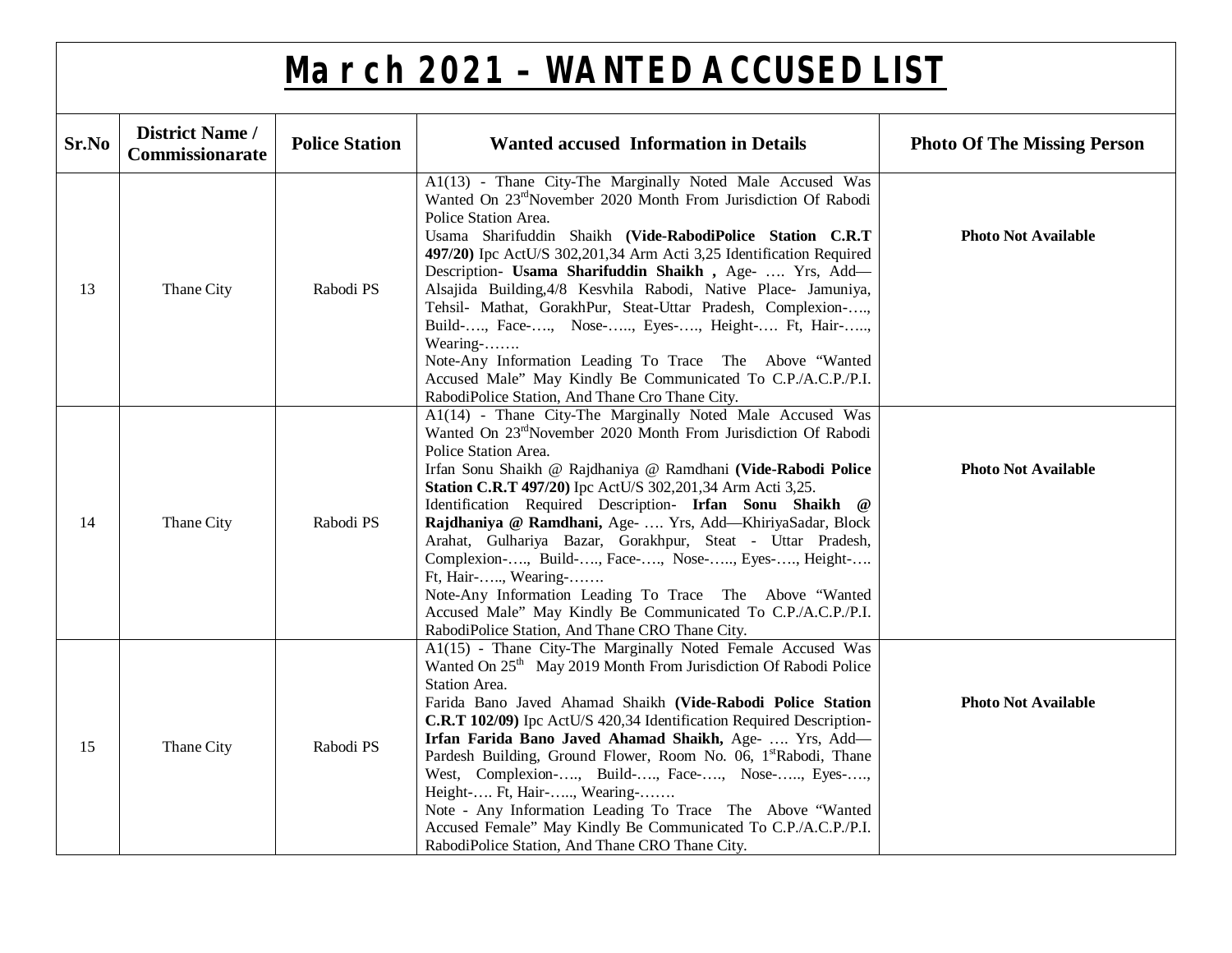| Sr.No | <b>District Name /</b><br>Commissionarate | <b>Police Station</b>     | <b>Wanted accused Information in Details</b>                                                                                                                                                                                                                                                                                                                                                                                                                                                                                                                                                                                                                                                                        | <b>Photo Of The Missing Person</b> |
|-------|-------------------------------------------|---------------------------|---------------------------------------------------------------------------------------------------------------------------------------------------------------------------------------------------------------------------------------------------------------------------------------------------------------------------------------------------------------------------------------------------------------------------------------------------------------------------------------------------------------------------------------------------------------------------------------------------------------------------------------------------------------------------------------------------------------------|------------------------------------|
| 16    | Thane City                                | Rabodi PS                 | A1(16) - Thane City-The Marginally Noted Female Accused Was<br>Wanted On 24 <sup>th</sup> September 2018 Month From Jurisdiction Of Rabodi<br>Police Station Area.<br>Sunil Ashok Khutake (Vide-RabodiPolice Station C.R.T 210/19)<br>Ipc ActU/S 467,420,504,506,34<br>Identification Required Description- Sunil Ashok Khutake, Age-<br>Yrs, Add—Swarajya Hadi building, E Wing, Room No.714/ Sector 7,<br>Mala Malavani Depo Near, Malad Mumbai, , Complexion-, Build-<br>, Face-, Nose-, Eyes-., Height- Ft, Hair-, Wearing-<br>Note-Any Information Leading To Trace The Above "Wanted<br>Accused Female" May Kindly Be Communicated To C.P./A.C.P./P.I.<br>Rabodi Police Station, And Thane CRO Thane City.    | <b>Photo Not Available</b>         |
| 17    | Thane City                                | Mahatma Phule<br>Chawk PS | A1(17) - Thane City - The Marginally Noted Female Accused Was<br>Wanted On 11 <sup>th</sup> March 2021 Month From Jurisdiction Of Mahatma<br>Phule Chawk Police Station Area.<br>Manisha Raju Shelar (Vide-Mahatma FhuleChauk Police Station<br>C.R.T 20/21) Ipc ActU/S 420,406,34 Identification Required<br>Description-Manisha Raju Shelar Age-  Yrs, Add-EvrestNagar,<br>Chwal No 02, Room No 10, Beturkarpada, Kalyan W, Dis- Thane,<br>Complexion-, Build-, Face-, Nose-, Eyes-, Height-<br>Ft, Hair-, Wearing-<br>Note-Any Information Leading To Trace The Above "Wanted<br>Accused Female" May Kindly Be Communicated To C.P./A.C.P./P.I.<br>Mahatma Phule Chawk Police Station, And Thane CRO Thane City. | <b>Photo Not Available</b>         |
| 18    | Thane City                                | Mahatma Phule<br>Chawk PS | A1(18) -Thane City-The Marginally Noted Male Accused Was Wanted<br>On 22 <sup>nd</sup> March 2021 Month From Jurisdiction Of Mahatma Phule<br>Chawk Police Station Area.<br>Ramesh Ramchandra Jadhav (Vide- Mahatma Phule Chawk<br>Police Station C.R.T 59/21) Ipc ActU/S 420,34 Identification<br>Required Description-Ramesh Ramchandra Jadhav, Age-  Yrs,<br>Add—Mankhurda, Mumbai, Complexion-, Build-, Face-,<br>Nose-, Eyes-, Height- Ft, Hair-, Wearing-<br>Note-Any Information Leading To Trace The Above "Wanted<br>Accused Male" May Kindly Be Communicated To C.P./A.C.P./P.I.<br>Mahatma Phule Chawk Police Station And Thane CRO Thane City.                                                          | <b>Photo Not Available</b>         |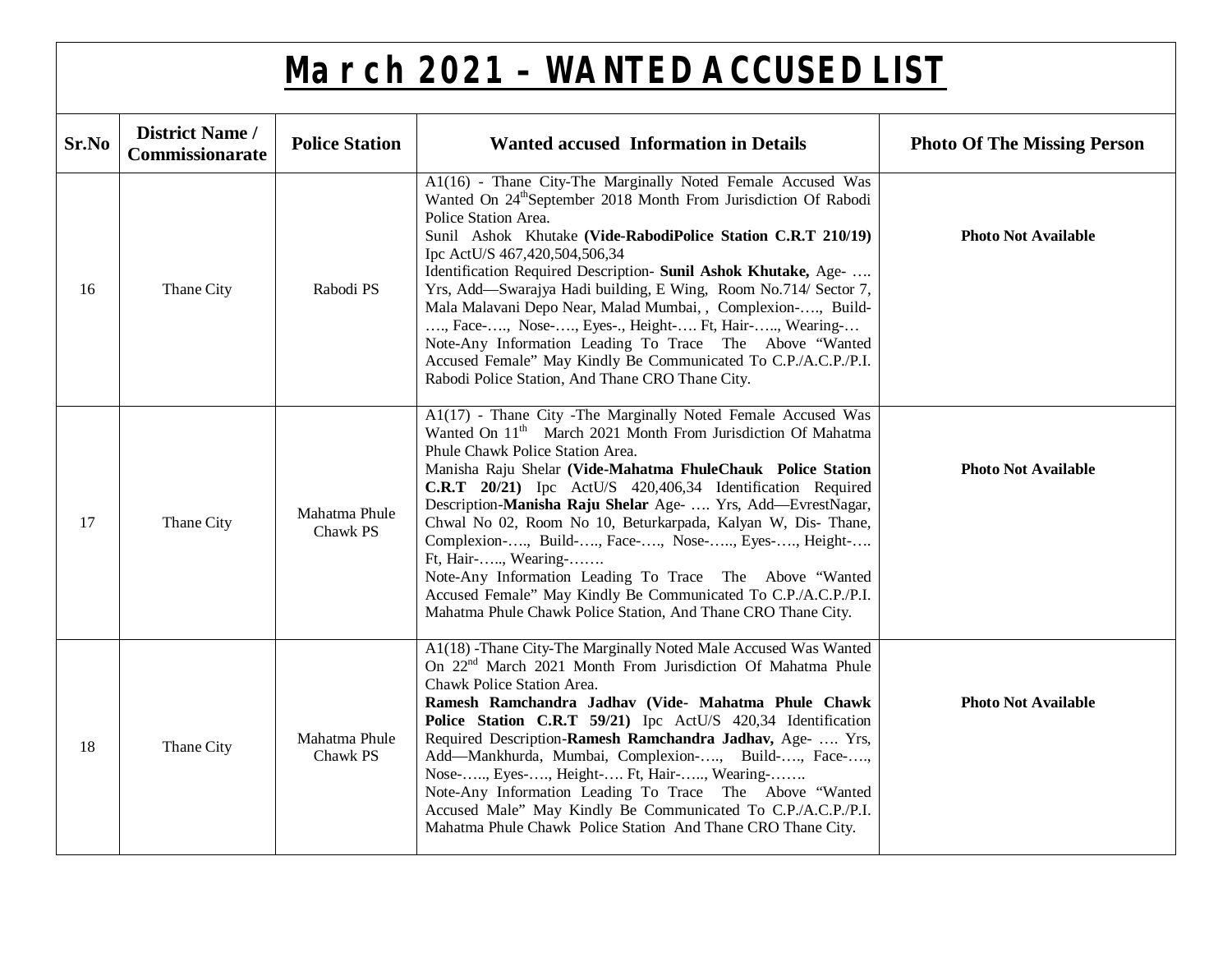| Sr.No | <b>District Name /</b><br>Commissionarate | <b>Police Station</b>        | <b>Wanted accused Information in Details</b>                                                                                                                                                                                                                                                                                                                                                                                                                                                                                                                                                                                                                                                                                         | <b>Photo Of The Missing Person</b> |
|-------|-------------------------------------------|------------------------------|--------------------------------------------------------------------------------------------------------------------------------------------------------------------------------------------------------------------------------------------------------------------------------------------------------------------------------------------------------------------------------------------------------------------------------------------------------------------------------------------------------------------------------------------------------------------------------------------------------------------------------------------------------------------------------------------------------------------------------------|------------------------------------|
| 19    | Thane City                                | Mahatma<br>Phule<br>Chawk PS | A1(19) -Thane City-The Marginally Noted Male Accused Was Wanted<br>March 2021 Month From Jurisdiction Of Mahatma Phule<br>On $24^{\text{th}}$<br>Chawk Police Station Area.<br>Bhalchandra Kondaji Kachle(Vide- Mahatma Phule Chawk Police<br>Station C.R.T 591/20) Ipc ActU/S 498(A), 323, 504, 506, 34.<br>Identification Required Description-Bhalchandra Kondaji Kachle,<br>Age-  Yrs, Add-Kachlwadi, Post-Savargaon, Tal- Junnar, Dist-<br>Pune, Complexion-, Build-, Face-, Nose-, Eyes-,<br>Height- Ft, Hair-, Wearing-<br>Note-Any Information Leading To Trace The Above "Wanted<br>Accused Male" May Kindly Be Communicated To C.P./A.C.P./P.I.<br>Mahatma Phule Chawk Police Station, And Thane CRO Thane City.           | <b>Photo Not Available</b>         |
| 20    | Thane City                                | Mahatma<br>Phule<br>Chawk PS | A1(20) -Thane City-The Marginally Noted Female Accused Was<br>Wanted On 24 <sup>th</sup> March 2021 Month From Jurisdiction Of Mahatma<br>Phule Chawk Police Station Area.<br>Yamunabai Bhalchandra Kachle (Vide - Mahatma Phule Chawk<br>Police Station C.R.T 591/20) Ipc Act U/S 498(A), 323, 504, 506, 34.<br>Identification Required Description- Yamunabai Bhalchandra<br>Kachle, Age-  Yrs, Add-Kachlwadi, Post-Savargaon, Tal- Junnar,<br>Dist- Pune, Complexion-, Build-, Face-, Nose-, Eyes-<br>, Height- Ft, Hair-, Wearing-<br>Note-Any Information Leading To Trace The Above "Wanted<br>Accused Female" May Kindly Be Communicated To C.P./A.C.P./P.I.<br>Mahatma Phule Chawk Police Station, And Thane CRO Thane City. | <b>Photo Not Available</b>         |
| 21    | Thane City                                | Mahatma<br>Phule<br>Chawk PS | A1(21) -Thane City-The Marginally Noted Male Accused Was Wanted<br>On 23 <sup>rd</sup> May 2019 Month From Jurisdiction Of Mahatma Phule Chawk<br>Police Station Area.<br>Shatrugnh Kaluram Madhvi (Vide- Mahatma Phule Chawk Police<br>Station C.R.T 427/18) Ipc ActU/S 420,506,34 Identification Required<br>Description -Shatrugnh Kaluram Madhvi, Age- 42 Yrs, Add-<br>Near Ganesh Mandir, Saparde Gaon, Tal- Kalyan, Dist- Thane,<br>Complexion-, Build-, Face-, Nose-, Eyes-, Height-<br>Ft, Hair-, Wearing-<br>Note-Any Information Leading To Trace The Above "Wanted<br>Accused Male" May Kindly Be Communicated To C.P./A.C.P./P.I.<br>Mahatma Phule Chawk Police Station, And Thane CRO Thane City.                       | <b>Photo Not Available</b>         |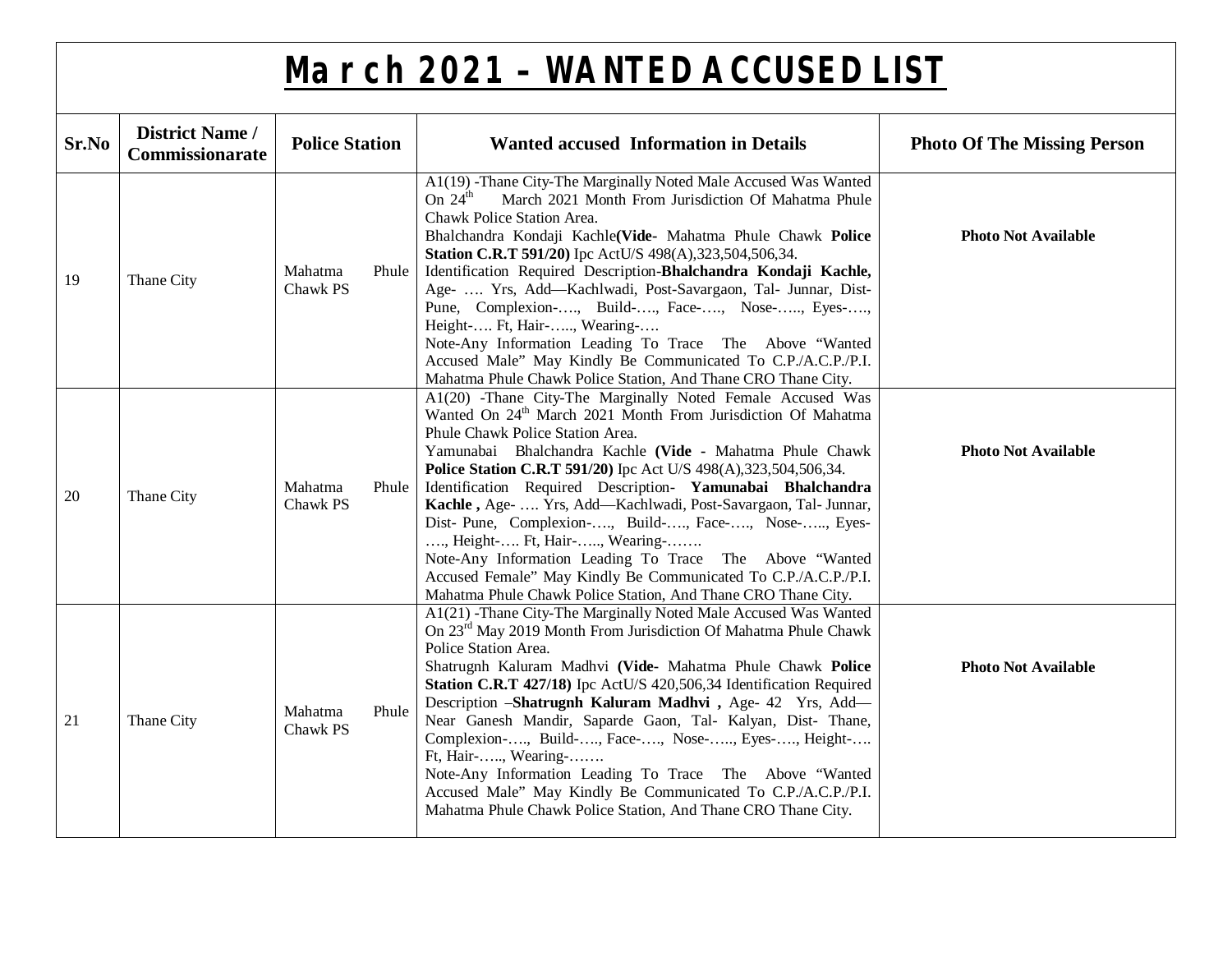| Sr.No | <b>District Name /</b><br>Commissionarate | <b>Police Station</b>     | <b>Wanted accused Information in Details</b>                                                                                                                                                                                                                                                                                                                                                                                                                                                                                                                                                                                                                                                                                       | <b>Photo Of The Missing Person</b> |
|-------|-------------------------------------------|---------------------------|------------------------------------------------------------------------------------------------------------------------------------------------------------------------------------------------------------------------------------------------------------------------------------------------------------------------------------------------------------------------------------------------------------------------------------------------------------------------------------------------------------------------------------------------------------------------------------------------------------------------------------------------------------------------------------------------------------------------------------|------------------------------------|
| 22    | Thane City                                | Mahatma Phule<br>Chawk PS | A1(22) -Thane City-The Marginally Noted Male Accused Was Wanted<br>On $23rd$<br>May 2019 Month From Jurisdiction Of Mahatma Phule<br>Chawk Police Station Area.<br>Ganesh Subhedar Gupta(Vide- Mahatma Phule Chawk Police Station<br>C.R.T 427/18) Ipc ActU/S 420,506,34 Identification Required<br>Description-Ganesh Subhedar Gupta, Age- 32 Yrs, Add-<br>KudeshwarApp. Room No 403, Bihaind Kaka Dhaba, MalngRod,<br>Nandivali, Tal- Kalyan, Dist- Thane, Complexion-, Build-,<br>Face-, Nose-, Eyes-, Height- Ft, Hair-, Wearing-<br>Note-Any Information Leading To Trace The Above "Wanted<br>Accused Male" May Kindly Be Communicated To C.P./A.C.P./P.I.<br>Mahatma Phule Chawk Police Station, And Thane CRO Thane City.  | <b>Photo Not Available</b>         |
| 23    | Thane City                                | Mahatma Phule<br>Chawk PS | A1(23) -Thane City-The Marginally Noted Male Accused Was Wanted<br>On 23 <sup>rd</sup> May 2019 Month From Jurisdiction Of Mahatma Phule Chawk<br>Police Station Area.<br>Rahul @ Rajiv Hakim Varma (Vide- Mahatma Phule Chawk Police<br>Station C.R.T 427/18) Ipc ActU/S 420,506,34 Identification Required<br>Description-Rahul @ Rajiv Hakim Varma, Age- 32 Yrs, Add-<br>1803, Rozali Complex, B Wing, Near D Mart, Khadakpada,<br>Kalyan[W], Dist- Thane, Complexion-, Build-, Face-,<br>Nose-, Eyes-, Height- Ft, Hair-, Wearing-<br>Note-Any Information Leading To Trace The Above "Wanted<br>Accused Male" May Kindly Be Communicated To C.P./A.C.P./P.I.<br>Mahatma Phule Chawk Police Station, And Thane CRO Thane City. | <b>Photo Not Available</b>         |
| 24    | Thane City                                | Manpada PS                | A1(24) -Thane City-The Marginally Noted Male Accused Was Wanted<br>On 09 <sup>th</sup> March 2021 Month From Jurisdiction Of Manpada Police<br>Station Area.<br>Usman Mohammad Khurshid Khan (Vide-Manpada Police Station<br>C.R.T 536/20) Ipc ActU/S 379,34 Identification Required Description-<br>Usman Mohammad Khurshid Khan, Age- Yrs, Add-Bhivandi,<br>Dist-Thane, Complexion-, Build-, Face-, Nose-, Eyes-<br>, Height- Ft, Hair-, Wearing-<br>Note-Any Information Leading To Trace The Above "Wanted<br>Accused Male" May Kindly Be Communicated To C.P./A.C.P./P.I.<br>Manpada Police Station, And Thane CRO Thane City.                                                                                                | <b>Photo Not Available</b>         |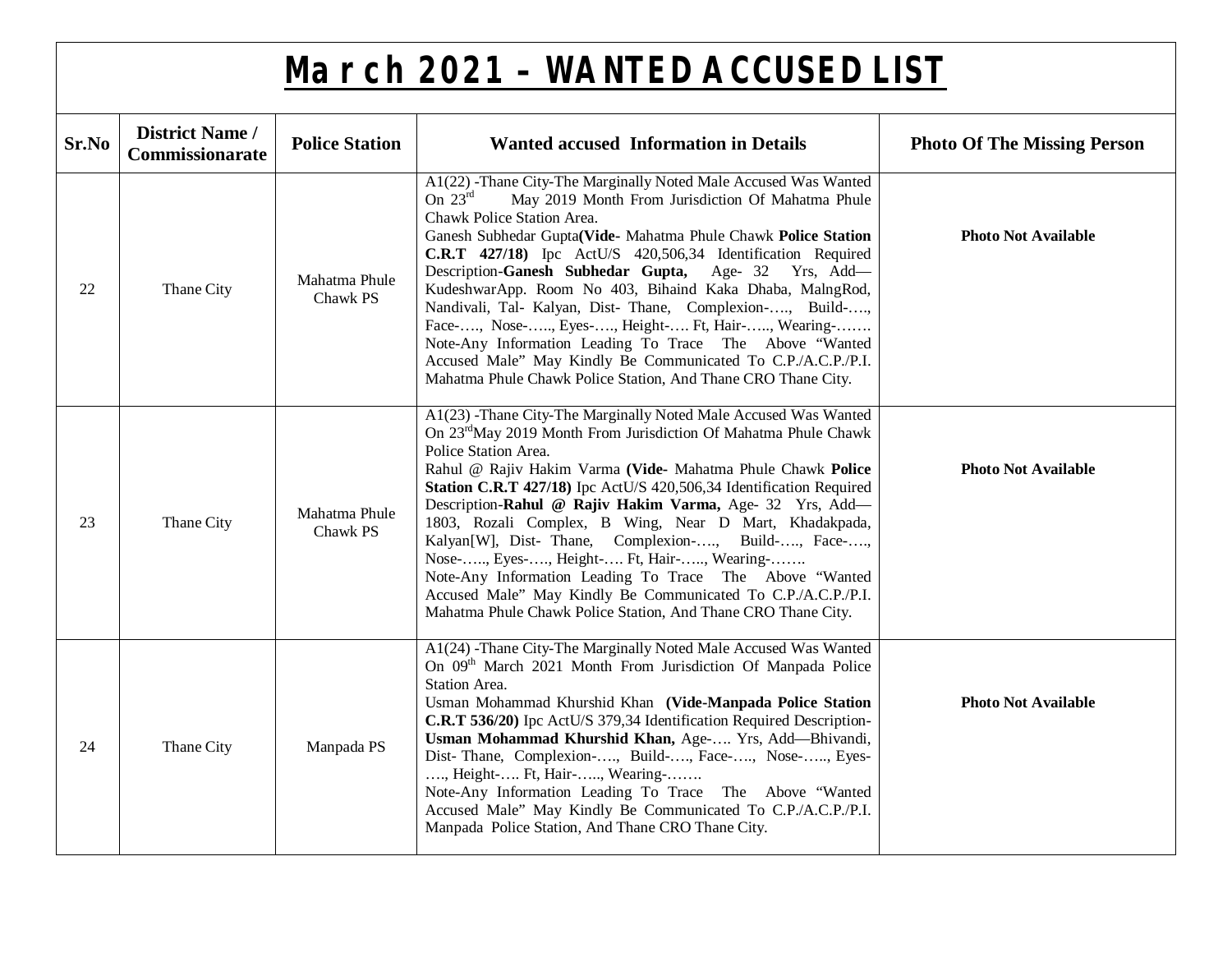|       | <b>March 2021 - WANTED ACCUSED LIST</b>   |                       |                                                                                                                                                                                                                                                                                                                                                                                                                                                                                                                                                                                                                                                                                                                                  |                                    |  |
|-------|-------------------------------------------|-----------------------|----------------------------------------------------------------------------------------------------------------------------------------------------------------------------------------------------------------------------------------------------------------------------------------------------------------------------------------------------------------------------------------------------------------------------------------------------------------------------------------------------------------------------------------------------------------------------------------------------------------------------------------------------------------------------------------------------------------------------------|------------------------------------|--|
| Sr.No | <b>District Name /</b><br>Commissionarate | <b>Police Station</b> | <b>Wanted accused Information in Details</b>                                                                                                                                                                                                                                                                                                                                                                                                                                                                                                                                                                                                                                                                                     | <b>Photo Of The Missing Person</b> |  |
| 25    | Thane City                                | Manpada PS            | A1(25) -Thane City-The Marginally Noted Male Accused Was Wanted<br>On 09 <sup>th</sup> March 2021 Month From Jurisdiction Of Manpada Police<br>Station Area.<br>Akhtar Ali (Vide- Manpada Police Station C.R.T 536/20) Ipc<br>ActU/S 379,34 Identification Required Description-Akhtar Ali Age-<br>Yrs, Add-Govandi Mumbai, Complexion-, Build-, Face-<br>, Nose-, Eyes-, Height- Ft, Hair-, Wearing-<br>Note-Any Information Leading To Trace The Above "Wanted<br>Accused Male" May Kindly Be Communicated To C.P./A.C.P./P.I.<br>Manpada Police Station, And Thane CRO Thane City.                                                                                                                                            | <b>Photo Not Available</b>         |  |
| 26    | Thane City                                | Manpada PS            | A1(26) -Thane City-The Marginally Noted Male Accused Was Wanted<br>On 14 <sup>th</sup> March 2019 Month From Jurisdiction Of Manpada Police<br>Station Area.<br>Ravi @ Shankar BhusahebTagadhar (Vide-Manpada Police Station<br>C.R.T 509/20) Ipc ActU/S 324, 323, 504, 506, 34.<br>Identification<br>Required<br>Description-Ravi<br>$^{\copyright}$<br>Shankar<br>BhusahebTagadhar, Age-  Yrs, Add-Room No. 201, B, Wing,<br>Balaji Garden, Nandivli, Dombivili East, Complexion-, Build-,<br>Face-, Nose-, Eyes-, Height- Ft, Hair-, Wearing-<br>Note-Any Information Leading To Trace The Above "Wanted<br>Accused Male" May Kindly Be Communicated To C.P./A.C.P./P.I.<br>Manpada Police Station, And Thane CRO Thane City. | <b>Photo Not Available</b>         |  |
| 27    | Thane City                                | Manpada PS            | A1(27) -Thane City-The Marginally Noted Male Accused Was Wanted<br>On 19 <sup>th</sup> March 2021 Month From Jurisdiction Of Manpada Police<br>Station Area.<br>Amol Sanjay Rokde(Vide-Manpada Police Station C.R.T 252/20)<br>Ipc ActU/S 379,411,234 Identification Required Description-Amol<br>Sanjay Rokde, Age-  Yrs, Add-Om Sai Road C - Ving, Room<br>No. 101 Ambernath, Complexion-, Build-, Face-, Nose-<br>, Eyes-, Height- Ft, Hair-, Wearing-<br>Note-Any Information Leading To Trace The Above "Wanted<br>Accused Male" May Kindly Be Communicated To C.P./A.C.P./P.I.<br>Manpada Police Station, And Thane CRO Thane City.                                                                                        | <b>Photo Not Available</b>         |  |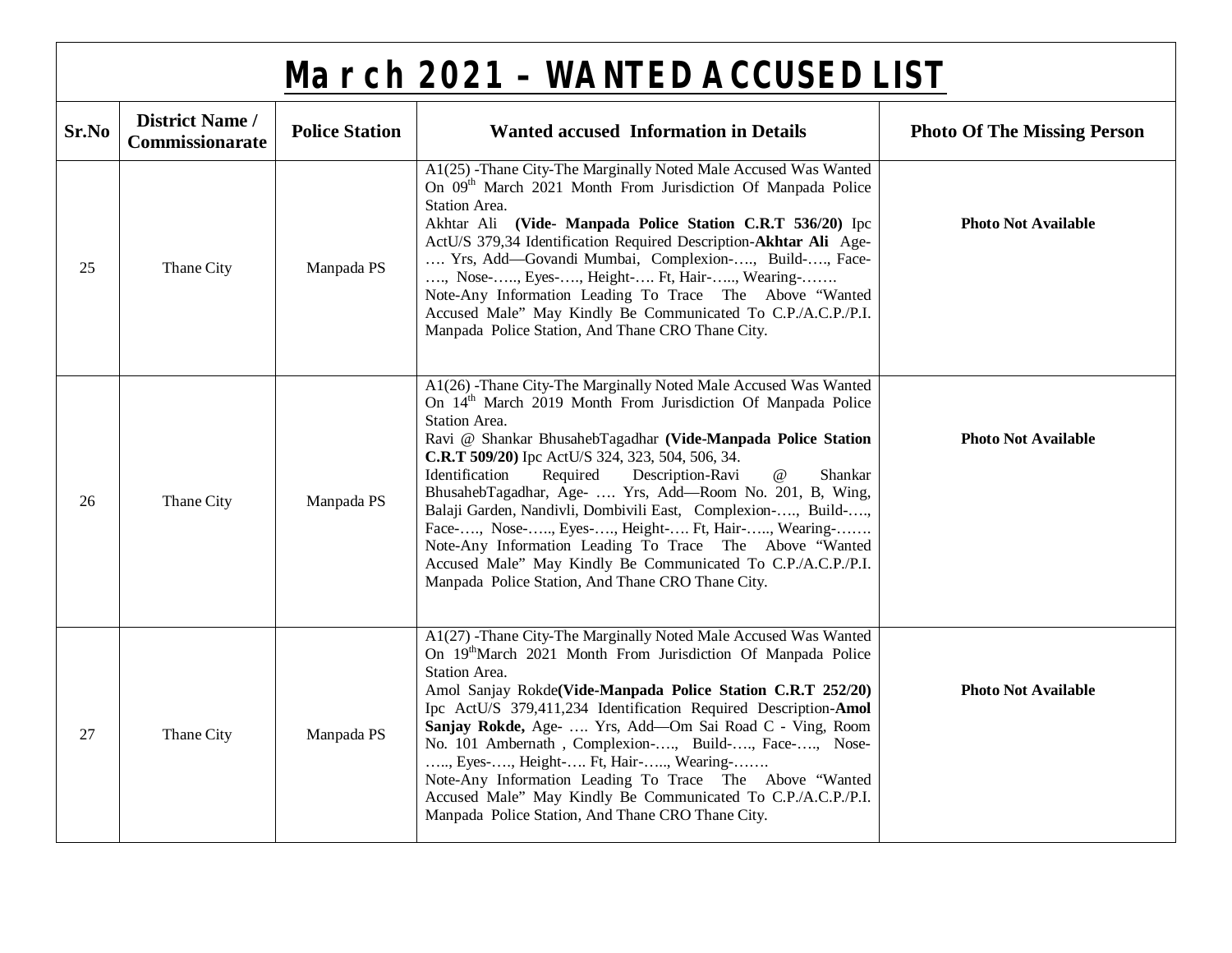|       | <b>March 2021 - WANTED ACCUSED LIST</b>   |                       |                                                                                                                                                                                                                                                                                                                                                                                                                                                                                                                                                                                                                                                                                        |                                    |  |  |
|-------|-------------------------------------------|-----------------------|----------------------------------------------------------------------------------------------------------------------------------------------------------------------------------------------------------------------------------------------------------------------------------------------------------------------------------------------------------------------------------------------------------------------------------------------------------------------------------------------------------------------------------------------------------------------------------------------------------------------------------------------------------------------------------------|------------------------------------|--|--|
| Sr.No | <b>District Name /</b><br>Commissionarate | <b>Police Station</b> | <b>Wanted accused Information in Details</b>                                                                                                                                                                                                                                                                                                                                                                                                                                                                                                                                                                                                                                           | <b>Photo Of The Missing Person</b> |  |  |
| 28    | Thane City                                | Manpada PS            | A1(28) -Thane City-The Marginally Noted Male Accused Was Wanted<br>On 19 <sup>th</sup> March 2021 Month From Jurisdiction Of Manpada Police<br>Station Area.<br>Nijamuddin Gayasuddin Khan. (Vide-Manpada Police Station<br>C.R.T 252/20) Ipc ActU/S 379,411,234 Identification Required<br>Description-Nijamuddin Gayasuddin Khan, Age-  Yrs, Add-<br>Room No. 30/3 Kingstul Tower Doulat Nagar Road, Kousa Mumbra<br>Thane, Complexion-, Build-, Face-, Nose-, Eyes-,<br>Height- Ft, Hair-, Wearing-<br>Note-Any Information Leading To Trace The Above "Wanted<br>Accused Male" May Kindly Be Communicated To C.P./A.C.P./P.I.<br>Manpada Police Station, And Thane CRO Thane City. | <b>Photo Not Available</b>         |  |  |
| 29    | Thane City                                | Manpada PS            | A1(29) -Thane City - The Marginally Noted Male Accused Was<br>Wanted On 19 <sup>th</sup> March 2021 Month From Jurisdiction Of Manpada<br>Police Station Area.<br>Javed Ali Khan (Vide-Manpada Police Station C.R.T 252/20) Ipc<br>ActU/S 379,411,234 Identification Required Description-Javed Ali<br>Khan, Age-  Yrs, Add-Shil Daighar, Thane. Complexion-,<br>Build-, Face-, Nose-, Eyes-, Height- Ft, Hair-,<br>Wearing-<br>Note-Any Information Leading To Trace The Above "Wanted<br>Accused Male" May Kindly Be Communicated To C.P./A.C.P./P.I.<br>Manpada Police Station, And Thane CRO Thane City.                                                                           | <b>Photo Not Available</b>         |  |  |
| 30    | Thane City                                | Manpada PS            | A1(30) -Thane City-The Marginally Noted Male Accused Was Wanted<br>On 15 <sup>th</sup> March 2021 Month From Jurisdiction Of Manpada Police<br>Station Area.<br>Manohar V. Dongre(Vide-Manpada Police Station C.R.T 79/21) Ipc<br>ActU/S 188,269,270<br>Identification Required Description- Manohar V. Dongre, Age-<br>Yrs, Add- Khajindar Dr. Babasaheb Ambedkar Vichar, Manch<br>Lodha Heritage Dombivili East., Thane. Complexion-, Build-,<br>Face-, Nose-, Eyes-, Height- Ft, Hair-, Wearing-<br>Note-Any Information Leading To Trace The Above "Wanted<br>Accused Male" May Kindly Be Communicated To C.P./A.C.P./P.I.<br>Manpada Police Station, And Thane CRO Thane City.    | <b>Photo Not Available</b>         |  |  |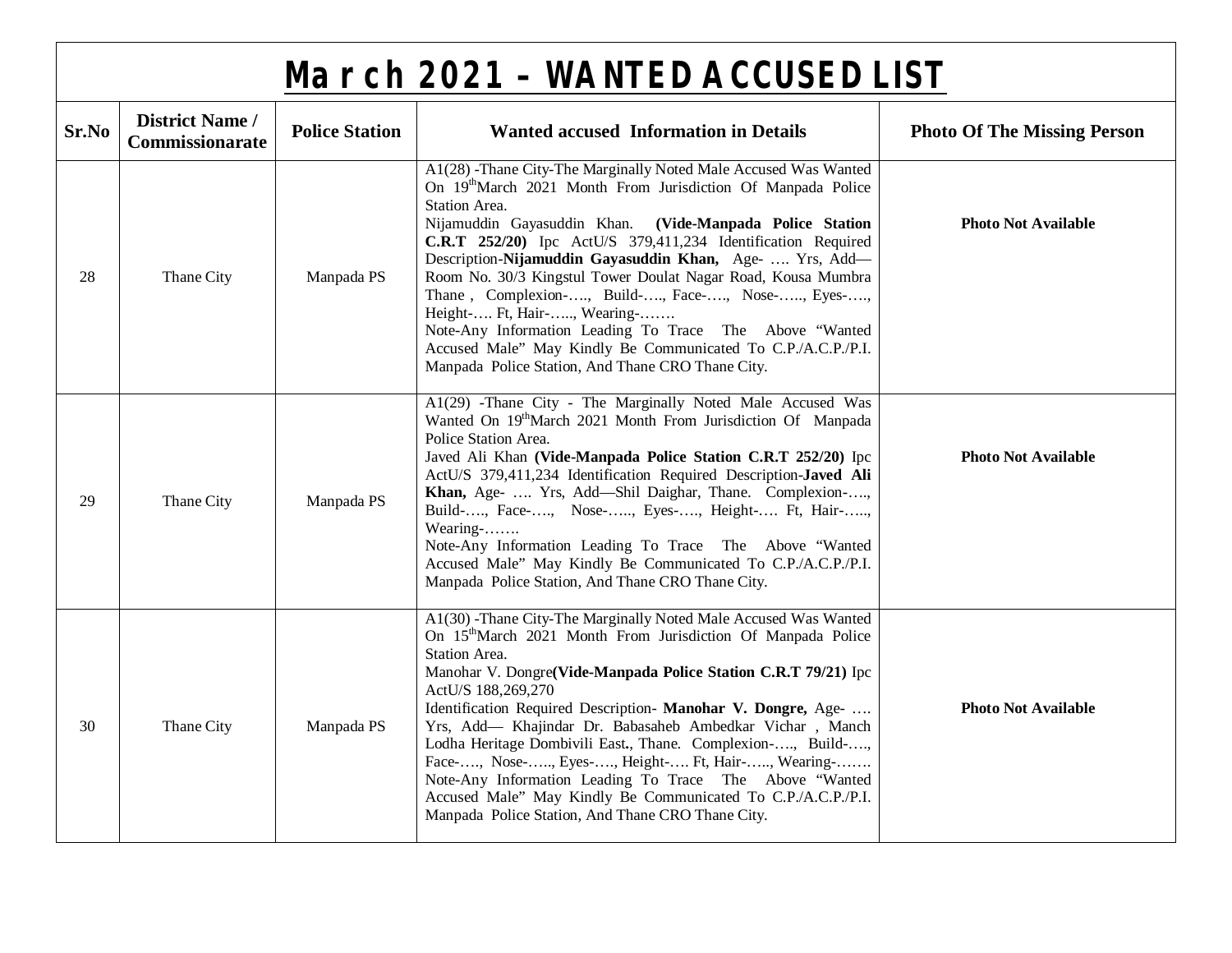| Sr.No | <b>District Name /</b><br>Commissionarate | <b>Police Station</b>   | <b>Wanted accused Information in Details</b>                                                                                                                                                                                                                                                                                                                                                                                                                                                                                                                                                                                                                                                                                                                                                                      | <b>Photo Of The Missing Person</b> |
|-------|-------------------------------------------|-------------------------|-------------------------------------------------------------------------------------------------------------------------------------------------------------------------------------------------------------------------------------------------------------------------------------------------------------------------------------------------------------------------------------------------------------------------------------------------------------------------------------------------------------------------------------------------------------------------------------------------------------------------------------------------------------------------------------------------------------------------------------------------------------------------------------------------------------------|------------------------------------|
| 31    | Thane City                                | <b>Badlapur West PS</b> | A1(31) -Thane City-The Marginally Noted Male Accused Was Wanted<br>On 26 <sup>th</sup> March 2021 Month From Jurisdiction Of Badlapur West Police<br>Station Area.<br>Akash Ramakhiladi Chawan (Vide- Badlapur West Police Station<br>C.R.T 02/19) Ipc ActU/S 307,323,504,506,34<br>Identification Required Description-Akash Ramakhiladi Chawan,<br>Age- .--- Yrs, Add- SaiAngan Soc., Room No .B \ 603, HendrePada,<br>Badlapur West, Tal- Ambernath, Dist. - Thane, Complexion-,<br>Build-Strong, Face-Oval, Nose-Straight, Eyes-Black, Height-5*5 Ft,<br>Hair-Black, Wearing- Sky Blue T Shirt And Sky Blue Jeans Pant.<br>Note-Any Information Leading To Trace The Above "Wanted<br>Accused Male" May Kindly Be Communicated To C.P./A.C.P./P.I.<br>Badlapur West Police Station, And Thane CRO Thane City. |                                    |
| 32    | Thane City                                | Vartaknagar PS          | A1(32) -Thane City-The Marginally Noted Male Accused Was Wanted<br>On 01 <sup>st</sup> March 2021 Month From Jurisdiction Of Vartaknagar Police<br>Station Area.<br>Ravindra Sitaram Bhuvad @ Ravi Machi (Vide-VartaknagarPolice<br>Station C.R.T 38/17) Ipc ActU/S 394,504,34,<br>Identification Required Description-Ravindra Sitaram Bhuvad @ Ravi<br>Machi, Age-  Yrs, Add-No Idea . Complexion-, Build-,<br>Face-, Nose-, Eyes-, Height- Ft, Hair-, Wearing-<br>Note-Any Information Leading To Trace The Above "Wanted<br>Accused Male" May Kindly Be Communicated To C.P./A.C.P./P.I.<br>VartaknagarPolice Station, And Thane CRO Thane City.                                                                                                                                                              | <b>Photo Not Available</b>         |
| 33    | Thane City                                | Chitalsar <sub>PS</sub> | A1(33) -Thane City-The Marginally Noted Male Accused Was Wanted<br>On 16 <sup>th</sup> March 2021 Month From Jurisdiction Of Chitalsar Police<br>Station Area.<br>Bhagvan Ramdas Pawar (Vide-Chitalsar Police Station C.R.T 266/20)<br>Ipc ActU/S 420,406,34,<br>Identification Required Description -Bhagvan Ramdas Pawar, Age-<br>Yrs, Add—Goldan Park, A $/$ 2, Room No.303, 3 <sup>rd</sup> Flower,<br>Gokulnagar Thane West. Complexion-, Build-, Face-,<br>Nose-, Eyes-, Height- Ft, Hair-, Wearing-<br>Note-Any Information Leading To Trace The Above "Wanted<br>Accused Male" May Kindly Be Communicated To C.P./A.C.P./P.I.<br>ChitalsarPolice Station, And Thane CRO Thane City.                                                                                                                       | <b>Photo Not Available</b>         |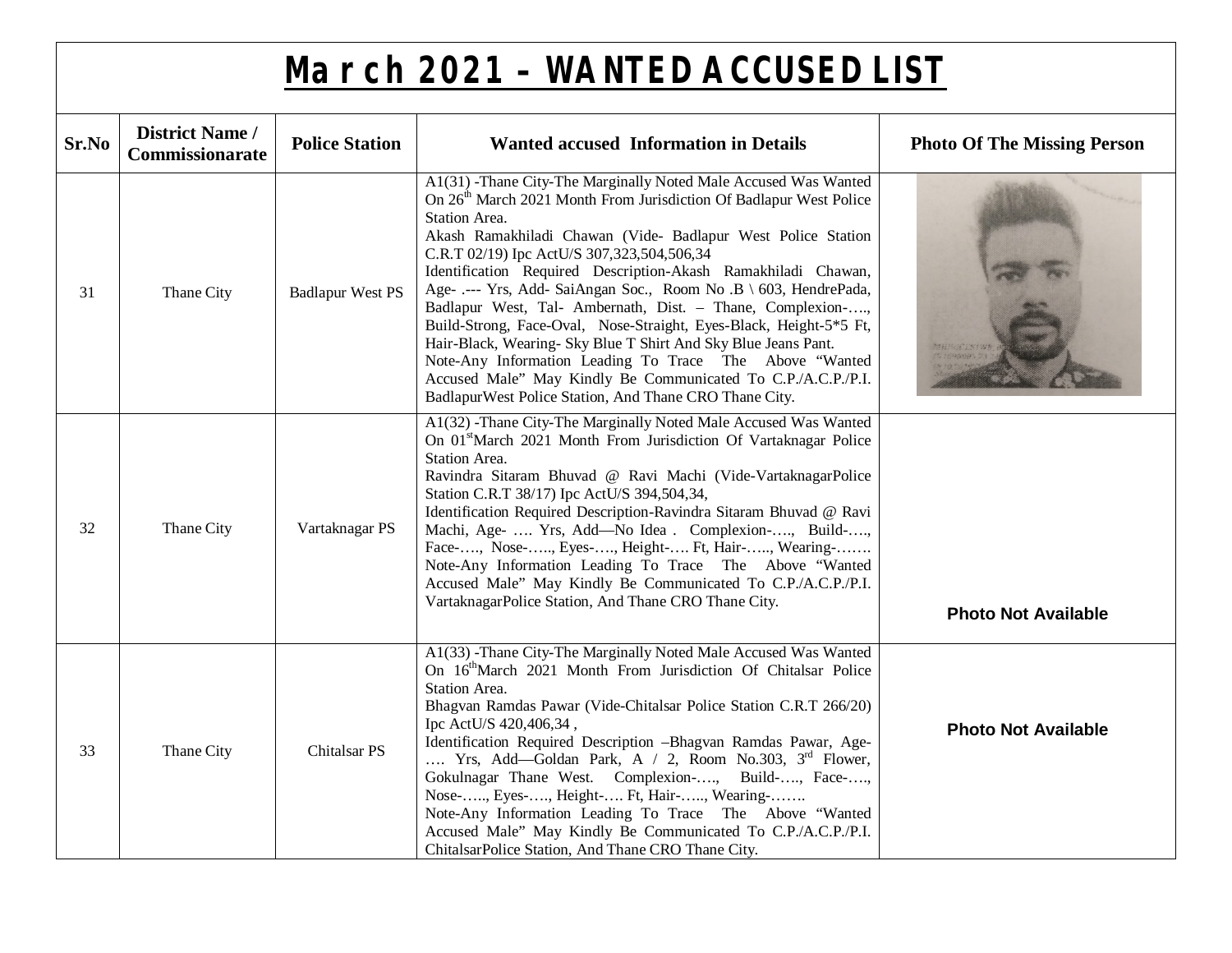| Sr.No | <b>District Name /</b><br><b>Commissionarate</b> | <b>Police Station</b>   | <b>Wanted accused Information in Details</b>                                                                                                                                                                                                                                                                                                                                                                                                                                                                                                                                                                                                                                                 | <b>Photo Of The Missing Person</b> |
|-------|--------------------------------------------------|-------------------------|----------------------------------------------------------------------------------------------------------------------------------------------------------------------------------------------------------------------------------------------------------------------------------------------------------------------------------------------------------------------------------------------------------------------------------------------------------------------------------------------------------------------------------------------------------------------------------------------------------------------------------------------------------------------------------------------|------------------------------------|
| 34    | Thane City                                       | <b>Chitalsar PS</b>     | A1(34) -Thane City-The Marginally Noted Female Accused Was<br>Wanted On 16 <sup>th</sup> March 2021 Month From Jurisdiction Of Chitalsar<br>Police Station Area.<br>Pallavi Bhagvan Pawar (Vide-Chitalsar Police Station C.R.T 266/20)<br>Ipc ActU/S 420,406,34.<br>Identification Required Description-Pallavi Bhagvan Pawar, Age-<br>Yrs, Add—Goldan Park, A / 2, Room No.303, 3 <sup>rd</sup> Flower, Gokulnagar<br>Thane West. Complexion-, Build-, Face-, Nose-, Eyes-<br>, Height- Ft, Hair-, Wearing-                                                                                                                                                                                 | Photo Not Available                |
|       |                                                  |                         | Note-Any Information Leading To Trace The Above "Wanted<br>Accused Female" May Kindly Be Communicated To C.P./A.C.P./P.I.<br>ChitalsarPolice Station, And Thane CRO Thane City.                                                                                                                                                                                                                                                                                                                                                                                                                                                                                                              |                                    |
| 35    | Thane City                                       | Chitalsar <sub>PS</sub> | A1(35) -Thane City-The Marginally Noted Male Accused Was Wanted<br>On 16 <sup>th</sup> March 2021 Month From Jurisdiction Of Chitalsar Police<br>Station Area.<br>AmitMadanlalLakhanpal (Vide-ChitalsarPolice Station C.R.T 299/18)<br>Ipc ActU/S 420,406,34,<br>Identification Required Description-Amit Madanlal Lakhanpal, Age-<br>Yrs, Add—Flat No. B-1303, Kshitij Co-Op Soc., Plot No.3, Sector-<br>19, Sanpada, New Mumbai, Complexion-, Build-, Face-,<br>Nose-, Eyes-, Height- Ft, Hair-, Wearing-<br>Note-Any Information Leading To Trace The Above "Wanted<br>Accused Male" May Kindly Be Communicated To C.P./A.C.P./P.I.<br>Chitalsar Police Station And Thane CRO Thane City. | Photo Not Available                |
| 36    | Thane City                                       | Kasarwadavli PS         | A1(36) -Thane City-The Marginally Noted Male Accused Was Wanted<br>On 3 <sup>rd</sup> March 2021 Month From Jurisdiction Of Kasarwadavli Police<br>Station Area.<br>Bhagwan Ramdas Pawar. (Vide-Kasarwadavli Police Station C.R.T<br>399/20) Ipc ActU/S 420,406,34. Identification Required Description-<br>Bhagwan Ramdas Pawar, Age- 36 Yrs, Add-Goldan Park Building<br>Park Type A/303, Golden Daij Thane. Complexion-, Build-,<br>Face-, Nose-, Eyes-, Height- Ft, Hair-, Wearing-<br>Note-Any Information Leading To Trace The Above "Wanted<br>Accused Male" May Kindly Be Communicated To C.P./A.C.P./P.I.<br>Kasarwadavli Police Station, And Thane CRO Thane City.                 | Photo Not Available                |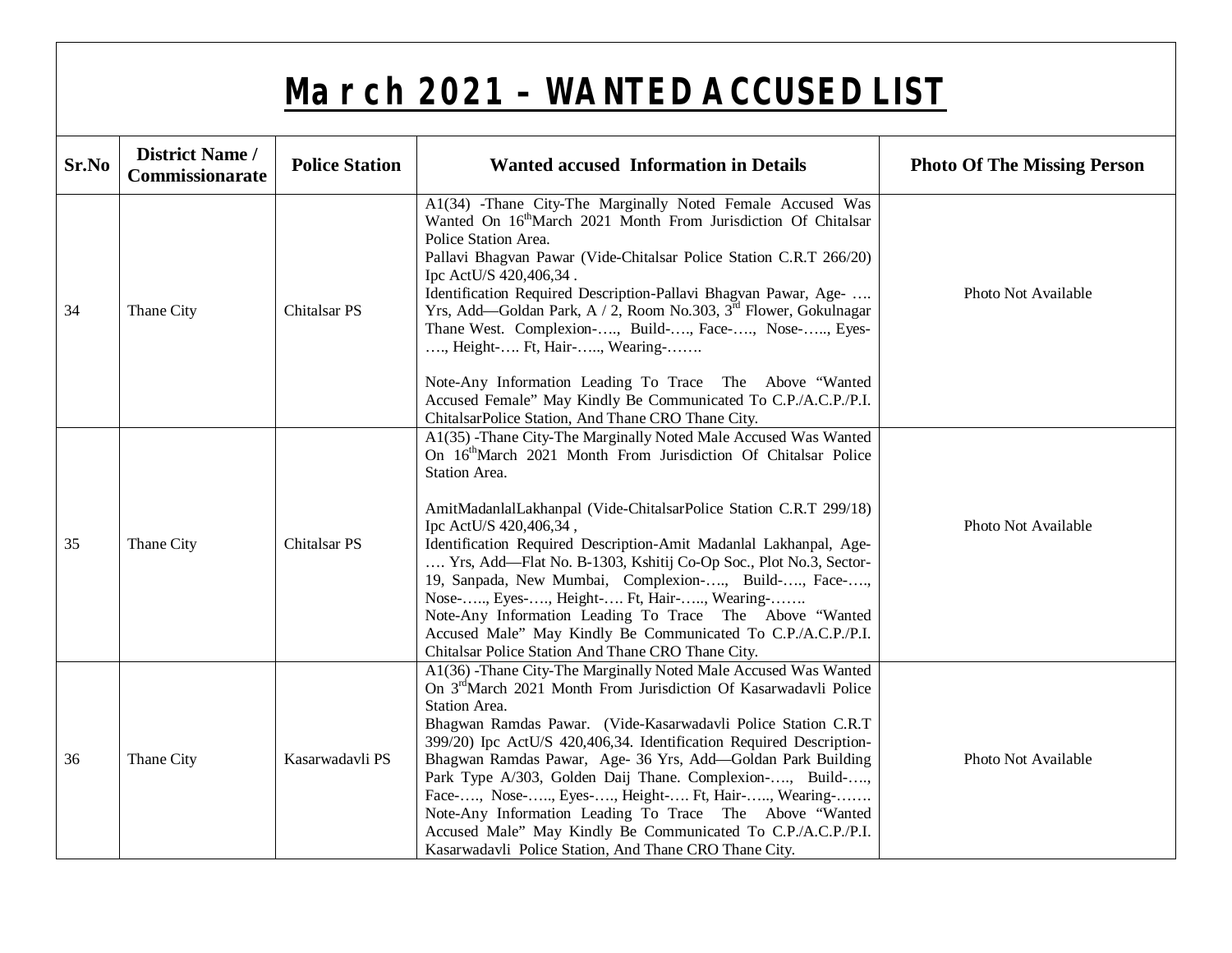| Sr.No | <b>District Name /</b><br><b>Commissionarate</b> | <b>Police Station</b> | <b>Wanted accused Information in Details</b>                                                                                                                                                                                                                                                                                                                                                                                                                                                                                                                                                                                                                                       | <b>Photo Of The Missing Person</b> |
|-------|--------------------------------------------------|-----------------------|------------------------------------------------------------------------------------------------------------------------------------------------------------------------------------------------------------------------------------------------------------------------------------------------------------------------------------------------------------------------------------------------------------------------------------------------------------------------------------------------------------------------------------------------------------------------------------------------------------------------------------------------------------------------------------|------------------------------------|
| 37    | Thane City                                       | Kasarwadavli PS       | A1(37) -Thane City-The Marginally Noted Female Accused Was<br>Wanted On 3 <sup>rd</sup> March 2021 Month From Jurisdiction Of Kasarwadavli<br>Police Station Area.<br>Pallavi Bhagwan Pawar. (Vide-Kasarwadavli Police Station C.R.T<br>311/20) Ipc ActU/S 420,406,34. Identification Required Description-<br>Pallavi Bhagwan Pawar, Age- 36 Yrs, Add—Goldan Park Building<br>Park Type A/303, Golden Daij Thane. Complexion-, Build-,<br>Face-, Nose-, Eyes-, Height- Ft, Hair-, Wearing-<br>Note-Any Information Leading To Trace The Above "Wanted<br>Accused Female" May Kindly Be Communicated To C.P./A.C.P./P.I.<br>Kasarwadavli Police Station, And Thane CRO Thane City. | Photo Not Available                |
| 38    | Thane City                                       | Kasarwadavli PS       | A1(38) -Thane City-The Marginally Noted Female Accused Was<br>Wanted On 3 <sup>rd</sup> March 2021 Month From Jurisdiction Of Kasarwadavli<br>Police Station Area.<br>Vithabai Ramdas Pawar. (Vide-Kasarwadavli Police Station C.R.T<br>311/20) Ipc ActU/S 420,406,34. Identification Required Description-<br>Vithabai Ramdas Pawar, Age- 55 Yrs, Add-Golden Park Building<br>Type A/303, Golden Daij Thane. Complexion-, Build-, Face-<br>, Nose-, Eyes-, Height- Ft, Hair-, Wearing-<br>Note-Any Information Leading To Trace The Above "Wanted<br>Accused Female" May Kindly Be Communicated To C.P./A.C.P./P.I.<br>Kasarwadavli Police Station, And Thane CRO Thane City.     | Photo Not Available                |
| 39    | Thane City                                       | Kasarwadavli PS       | A1(39) -Thane City-The Marginally Noted Male Accused Was Wanted<br>On 18 <sup>rd</sup> Feb 2021 Month From Jurisdiction Of Kasarwadavli Police<br>Station Area.<br>Sagar Sudam Gawali. (Vide-Kasarwadavli Police Station C.R.T<br>294/20) Ipc ActU/S 320,120,201,34. Identification Required<br>Description-Sagar Sudam Gawali, Age- 32 Yrs, Add-Laxmi Baug,<br>Ghodbander Road, Thane. Complexion-, Build-, Face-,<br>Nose-, Eyes-, Height- Ft, Hair-, Wearing-<br>Note-Any Information Leading To Trace The Above "Wanted<br>Accused Male" May Kindly Be Communicated To C.P./A.C.P./P.I.<br>Kasarwadavli Police Station, And Thane CRO Thane City.                              | Photo Not Available                |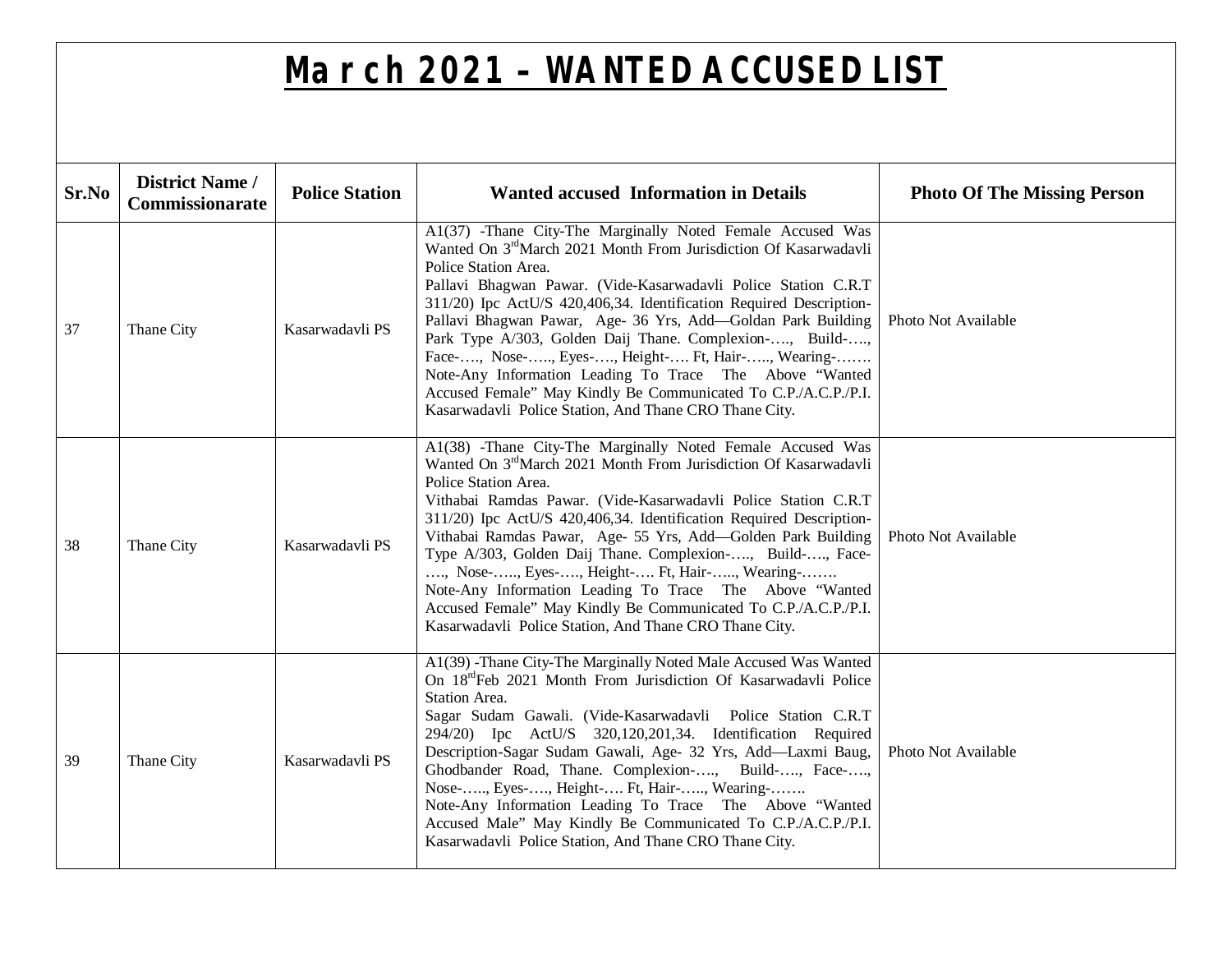| Sr.No | <b>District Name /</b><br>Commissionarate | <b>Police Station</b> | <b>Wanted accused Information in Details</b>                                                                                                                                                                                                                                                                                                                                                                                                                                                                                                                                                                                                                                                                          | <b>Photo Of The Missing Person</b> |
|-------|-------------------------------------------|-----------------------|-----------------------------------------------------------------------------------------------------------------------------------------------------------------------------------------------------------------------------------------------------------------------------------------------------------------------------------------------------------------------------------------------------------------------------------------------------------------------------------------------------------------------------------------------------------------------------------------------------------------------------------------------------------------------------------------------------------------------|------------------------------------|
| 40    | Thane City                                | Kasarwadavli PS       | A1(40) -Thane City-The Marginally Noted Female Accused Was<br>Wanted On 24 <sup>th</sup> Dec 2020 Month From Jurisdiction Of Kasarwadavli<br>Police Station Area.<br>Mangala Patil. (Vide-Kasarwadavli Police Station C.R.T 39/20) Ipc<br>ActU/S 498,420,323,405,504,506. Identification Required Description-<br>Mangala Patil, Age- 32 Yrs, Add-Room No. 302<br>RakeshNiwas3 <sup>rd</sup> Flour RakeshNiwas, Kisan Nagar 3 Waglw Estate<br>Thane. Complexion-, Build-, Face-, Nose-, Eyes-,<br>Height- Ft, Hair-, Wearing-<br>Note-Any Information Leading To Trace The Above "Wanted"<br>Accused Female" May Kindly Be Communicated To C.P./A.C.P./P.I.<br>Kasarwadavli Police Station, And Thane Cro Thane City. | Photo Not Available                |
| 41    | Thane City                                | Kasarwadavli PS       | A1(41) -Thane City-The Marginally Noted Male Accused Was Wanted<br>On 11 <sup>th</sup> May 2020 Month From Jurisdiction Of Kasarwadavli Police<br>Station Area.<br>Munaf Shaikh. (Vide-Kasarwadavli Police Station C.R.T 39/20) Ipc<br>ActU/S 420,407,34. Identification Required Description- Munaf<br>Shaikh, Age- 32 Yrs, Add-Narayanpura Tal. Walunj, Dist. Aurangad<br>Complexion-, Build-, Face-, Nose-, Eyes-, Height-<br>Ft, Hair-, Wearing-<br>Note-Any Information Leading To Trace The Above "Wanted<br>Accused Male" May Kindly Be Communicated To C.P./A.C.P./P.I.<br>Kasarwadavli Police Station, And Thane CRO Thane City.                                                                             | Photo Not Available                |
| 42    | Thane City                                | Kasarwadavli PS       | A1(42) -Thane City-The Marginally Noted Male Accused Was Wanted<br>On 11 <sup>th</sup> May 2020 Month From Jurisdiction Of Kasarwadavli Police<br>Station Area.<br>Samim / Samir EbrahimShaikh. (Vide-Kasarwadavli Police Station<br>C.R.T 16/20) Ipc ActU/S 420,407,34. Identification Required<br>Description- Samim / Samir Ebrahim Shaikh, Age- 28 Yrs, Add-<br>Narayanpura Tal. Walunj, Dist. Aurangad Complexion-, Build-,<br>Face-, Nose-, Eyes-, Height- Ft, Hair-, Wearing-<br>Note-Any Information Leading To Trace The Above "Wanted<br>Accused Male" May Kindly Be Communicated To C.P./A.C.P./P.I.<br>Kasarwadavli Police Station, And Thane CRO Thane City.                                             | Photo Not Available                |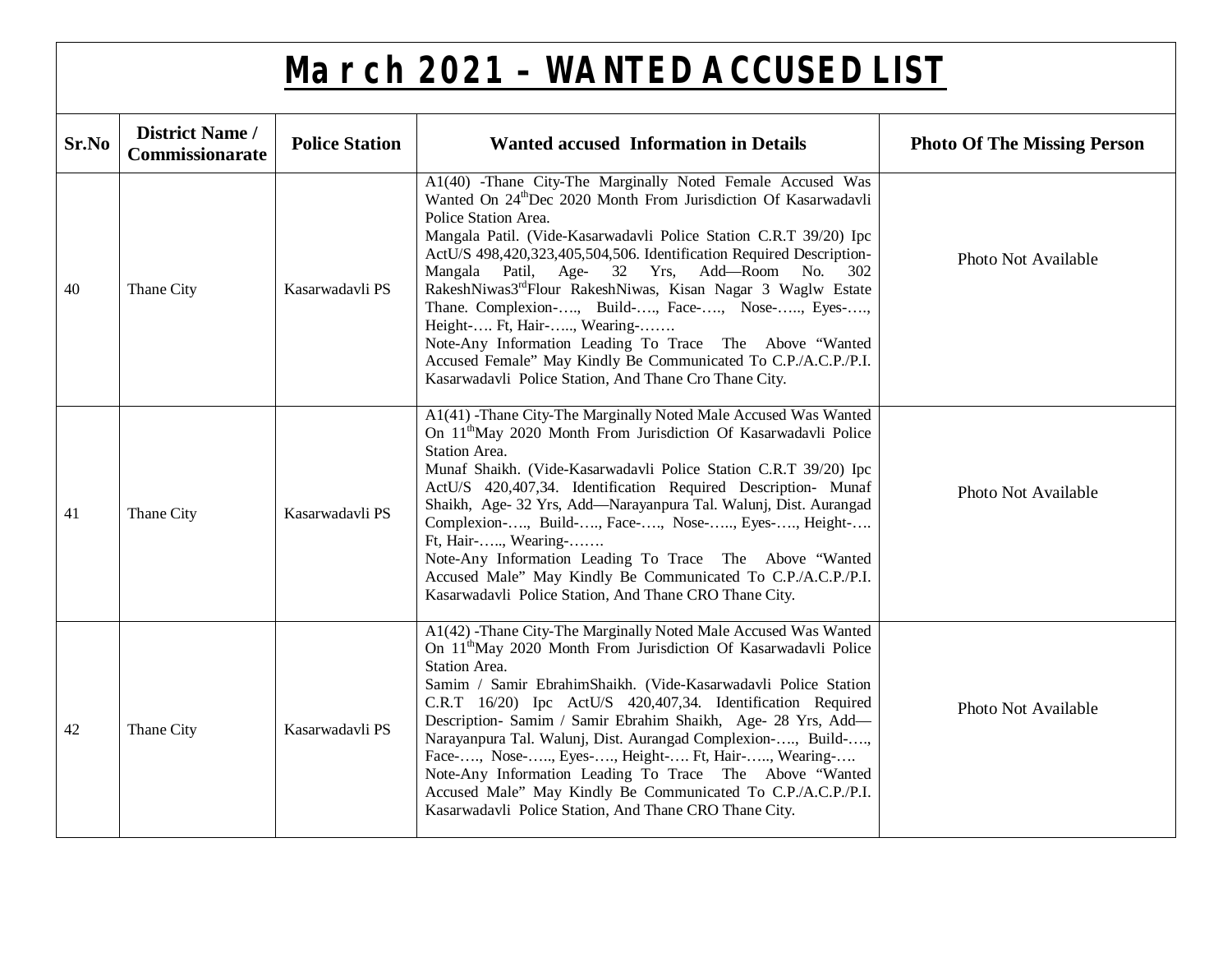| Sr.No | <b>District Name /</b><br>Commissionarate | <b>Police Station</b> | <b>Wanted accused Information in Details</b>                                                                                                                                                                                                                                                                                                                                                                                                                                                                                                                                                                                                                                                                                                                      | <b>Photo Of The Missing Person</b> |
|-------|-------------------------------------------|-----------------------|-------------------------------------------------------------------------------------------------------------------------------------------------------------------------------------------------------------------------------------------------------------------------------------------------------------------------------------------------------------------------------------------------------------------------------------------------------------------------------------------------------------------------------------------------------------------------------------------------------------------------------------------------------------------------------------------------------------------------------------------------------------------|------------------------------------|
| 43    | Thane City                                | Kasarwadavli PS       | A1(43) -Thane City-The Marginally Noted Male Accused Was Wanted<br>On 11 <sup>th</sup> May 2020 Month From Jurisdiction Of Kasarwadavli Police<br>Station Area.<br>Farukh Musa Shaikh. (Vide-Kasarwadavli Police Station C.R.T 16/20)<br>Ipc ActU/S 420,407,34.<br>Identification Required Description-Farukh Musa ShaikhAge- 40 Yrs,<br>Add—Bahadurpur Tal. ParolaDistJalgaon. Complexion-, Build-,<br>Face-, Nose-, Eyes-, Height- Ft, Hair-, Wearing-<br>Note-Any Information Leading To Trace The Above "Wanted<br>Accused Male" May Kindly Be Communicated To C.P./A.C.P./P.I.<br>Kasarwadavli Police Station, And Thane CRO Thane City.                                                                                                                     | <b>Photo Not Available</b>         |
| 44    | Thane City                                | Kasarwadavli PS       | A1(44) -Thane City-The Marginally Noted Male Accused Was Wanted<br>On 11 <sup>th</sup> May 2020 Month From Jurisdiction Of Kasarwadavli Police<br>Station Area.<br>Rajendra Bomadu Choudhari. (Vide-Kasarwadavli Police Station<br>C.R.T 16/20) Ipc ActU/S 420,407,34.<br>Identification Required Description-Rajendra Bomadu Choudhari,<br>Age- 47 Yrs, Add-Bahadurpur Tal. Parola, Dist-Jalgaon.<br>Complexion-, Build-, Face-, Nose-, Eyes-, Height-<br>Ft, Hair-, Wearing-<br>Note-Any Information Leading To Trace The Above "Wanted<br>Accused Male" May Kindly Be Communicated To C.P./A.C.P./P.I.<br>Kasarwadavli Police Station, And Thane CRO Thane City.                                                                                               | <b>Photo Not Available</b>         |
| 45    | Thane City                                | Kasarwadavli PS       | A1(45) -Thane City-The Marginally Noted Male Accused Was Wanted<br>On 28 <sup>th</sup> January 2011 Month From Jurisdiction Of Kasarwadavli Police<br>Station Area.<br>Hrushikesh Vijay Deshpande. (Vide-Kasarwadavli Police Station<br>C.R.T 13/20) Ipc ActU/S 498 (A), 420,406,323,504,34.<br>Identification Required Description-Hrushikesh Vijay Deshpande,<br>Age- 36 Yrs, Add—Kaluram Complex B /201 2 <sup>nd</sup> Flour Vitthal Mandir<br>Vani Aali Gandhi Chowk, Badlapur East Thane. Complexion-,<br>Build-, Face-, Nose-, Eyes-, Height- Ft, Hair-,<br>Wearing-<br>Note - Any Information Leading To Trace The Above "Wanted<br>Accused Male" May Kindly Be Communicated To C.P./A.C.P./P.I.<br>Kasarwadavli Police Station And Thane CRO Thane City. | <b>Photo Not Available</b>         |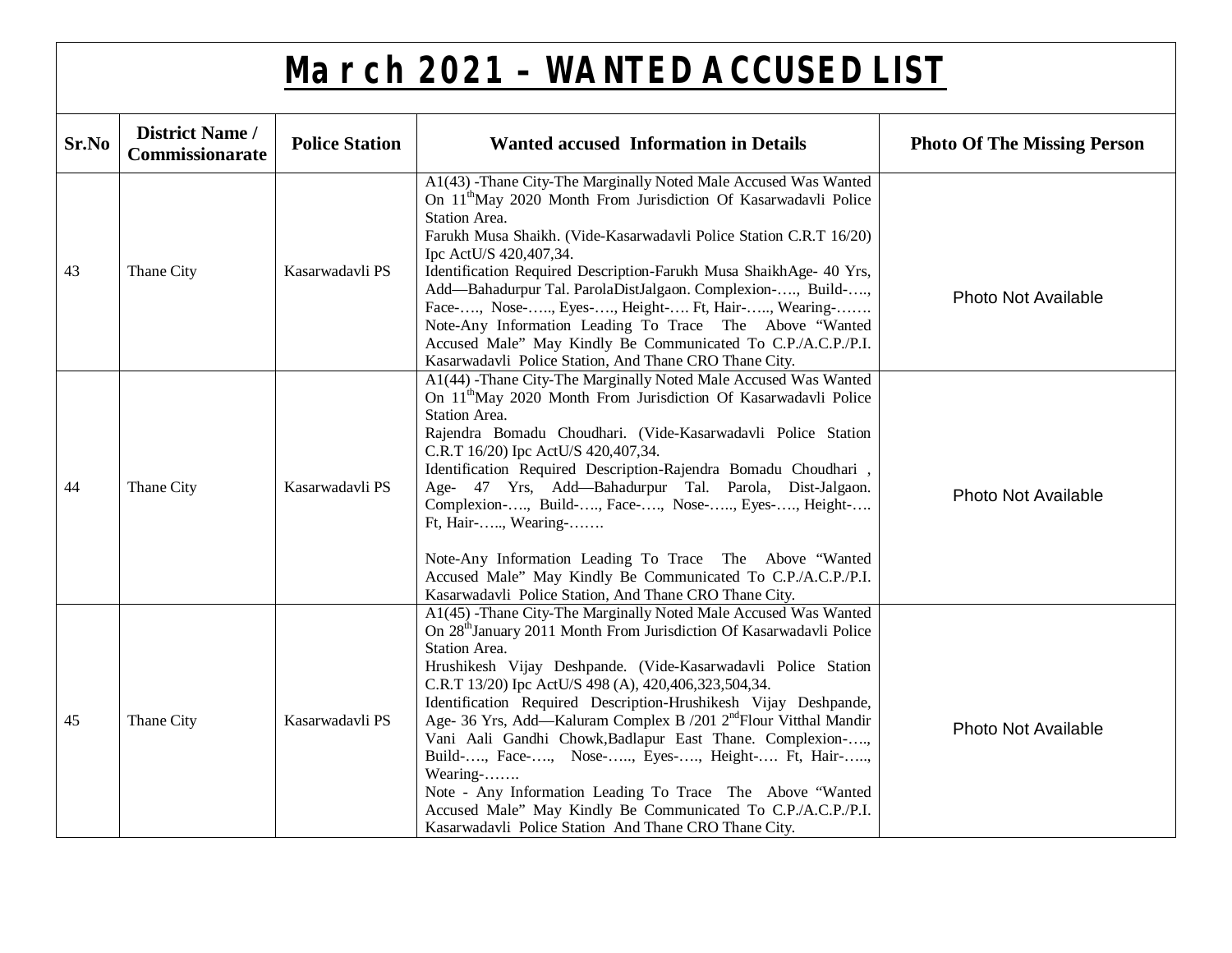| Sr.No | <b>District Name /</b><br>Commissionarate | <b>Police Station</b> | <b>Wanted accused Information in Details</b>                                                                                                                                                                                                                                                                                                                                                                                                                                                                                                                                                                                                                                                                                                                            | <b>Photo Of The Missing Person</b> |
|-------|-------------------------------------------|-----------------------|-------------------------------------------------------------------------------------------------------------------------------------------------------------------------------------------------------------------------------------------------------------------------------------------------------------------------------------------------------------------------------------------------------------------------------------------------------------------------------------------------------------------------------------------------------------------------------------------------------------------------------------------------------------------------------------------------------------------------------------------------------------------------|------------------------------------|
| 46    | Thane City                                | Kasarwadavli PS       | A1(46) -Thane City-The Marginally Noted Male Accused Was Wanted<br>On 21 <sup>th</sup> Octomber2020 Month From Jurisdiction Of Kasarwadavli<br>Police Station Area.<br>Alkeshkumar Bhagwanbhai Choudhari. (Vide- Kasarwadavli Police<br>Station C.R.T 223/19) IPC Act U/S 306,34. 93/2019Crpc174.<br>Identification Required Description-Alkeshkumar Bhagwanbhai<br>Choudhari, Age- 36 Yrs, Add-Tal. Harij, Dist. Patan, Gujrat.<br>Complexion-, Build-, Face-, Nose-, Eyes-, Height-<br>Ft, Hair-, Wearing-<br>Note-Any Information Leading To Trace The Above "Wanted<br>Accused Male" May Kindly Be Communicated To C.P./A.C.P./P.I.<br>Kasarwadavli Police Station, And Thane CRO Thane City.                                                                       | Photo Not Available                |
| 47    | Thane City                                | Shrinagar PS          | A1(47) -Thane City-The Marginally Noted Male Accused Was Wanted<br>On 29 <sup>th</sup> November 2020 Month From Jurisdiction Of Shrinagar Police<br>Station Area.<br>Dinesh BabanPawar(Vide-Shrinagar Police Station C.R.T 111/19) IPC<br>Act U/S 420,504,506,34.<br>Identification Required Description-Dinesh Baban Pawar, Age- 38<br>Yrs, Add-Dr. AmbedakarNagar, New Mill Road, GadageMaharaj<br>College Back Side, Kurla ,Mumbai, Complexion-Wheatish, Build-<br>Strong, Face-Round, Nose-Straight, Eyes-Black, Height-5*6 Ft, Hair-<br>Black, Wearing- Full Shirt And Full Pant.<br>Note-Any Information Leading To Trace The Above "Wanted<br>Accused Male" May Kindly Be Communicated To C.P./A.C.P./P.I.<br>ShrinagarPolice Station, And Thane CRO Thane City. |                                    |
| 48    | Thane City                                | Shrinagar PS          | A1(48) -Thane City-The Marginally Noted Male Accused Was Wanted<br>On 29 <sup>th</sup> November 2020 Month From Jurisdiction Of ShrinagarPolice<br>Station Area.<br>Ganesh Shrikant Landage(Vide-Shrinagar Police Station C.R.T 03/21)<br>IPC Act U/S 326, 324, 323, 504,34<br>Identification Required Description-Ganesh Shrikant Landage, Age-<br>26 Yrs, Add -<br>Jay Bhim Nagar, C.P. Leck, Wagale Estate, Thane Complexion-<br>Wheatish, Build-Slim, Face-Round, Nose-Straight, Eyes-Black,<br>Height-5.6 Ft, Hair-Black, Wearing- Full Shirt And Full Pant.<br>Note-Any Information Leading To Trace The Above "Wanted<br>Accused Male" May Kindly Be Communicated To C.P./A.C.P./P.I.<br>Shrinagar Police Station, And Thane CRO Thane City.                     |                                    |